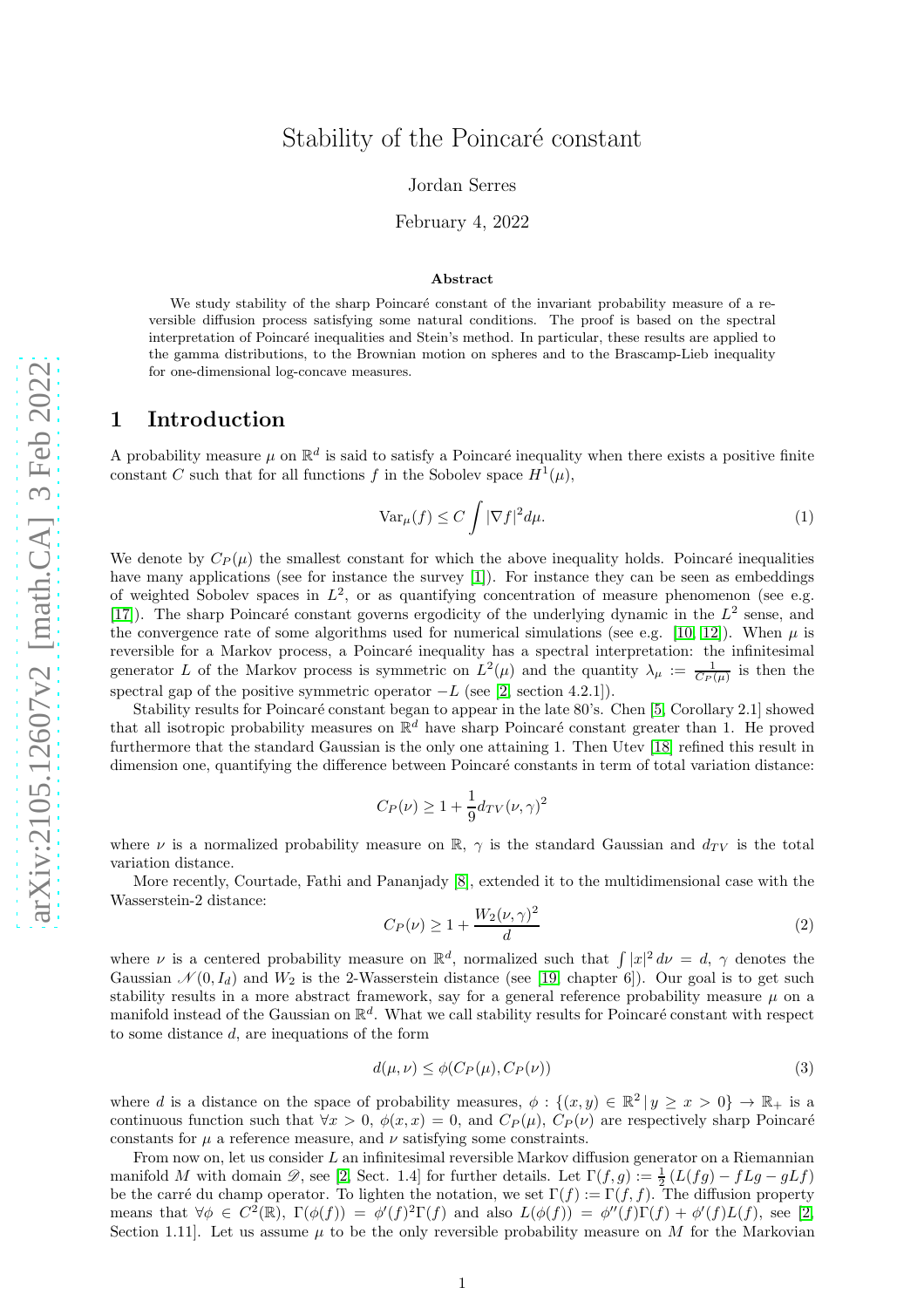process generated by L. This existence and uniqueness assumption is verified for instance if the process is irreducible and strongly Feller (see [\[11,](#page-17-9) Chapter 4]).

Assume that  $\mu$  satisfies the following Poincaré inequality:

$$
\forall f \in H^{1}(\mu), \operatorname{Var}_{\mu}(f) \le C_{P}(\mu) \int \Gamma(f) d\mu \tag{4}
$$

where

<span id="page-1-6"></span>
$$
H^{1}(\mu) := \{ f \in L^{2}(\mu) \mid \int f d\mu = 0 \text{ and } \int \Gamma(f) d\mu < \infty \}
$$
 (5)

and  $C_P(\mu) = \text{sup}$  $f\in H^1(\mu)$  $Var_{\mu}(f)$  $\frac{\text{Var}_{\mu}(f)}{\int \Gamma(f) d\mu} < \infty$  is the sharp Poincaré constant.

<span id="page-1-0"></span>Assumptions on  $(L, \mu)$ .

- 1. There exists an eigenfunction  $f_0$  attaining the spectral gap:  $-Lf_0 = \lambda_\mu f_0$ . We will always choose it to be normalized with respect to  $\mu$ , i.e. such that  $\int f_0 d\mu = 0$  and  $\int f_0^2 d\mu = 1$ .
- <span id="page-1-2"></span><span id="page-1-1"></span>2.  $\Gamma(f_0)$  can be written as  $h \circ f_0$  for some smooth function  $h: I \to \mathbb{R}_+$  with  $I := f_0(M)$ .
- 3. The function h does not vanish on the interior of I.

Assumption [1](#page-1-0) is used to push forward the diffusion from M to  $I \subset \mathbb{R}$  through  $f_0$  (see Section [2\)](#page-2-0). This assumption is necessary. Indeed for  $M = \mathbb{R}$  and  $Lf(x) = f''(x) - \text{sgn}(x)f'(x)$  where  $\text{sgn}(x)$  denotes the sign of x, the spectral gap is not attained (see  $[2, Section 4.4.1]$ ). Assumption [2](#page-1-1) guarantees the push forward process to be Markovian (see Section [2\)](#page-2-0). This assumption would obviously be verified as soon as  $f_0$  is injective. In dimension 1, it is always the case (see Lemma [3\)](#page-3-0). Assumption [3](#page-1-2) guarantees the diffusion on  $I$  to be irreducible (see Section [2](#page-3-1).1).

Let  $\nu$  be another measure on M satisfying the same Poincaré inequality with sharp constant  $C_P(\nu)$ :

$$
\forall f \in H^{1}(\nu), \ \text{Var}_{\nu}(f) \leq C_{P}(\nu) \int \Gamma(f) d\nu.
$$

where  $H^1(\nu)$  is defined similarly as above. We also ask  $\nu$  to be  $f_0$ -normalized, that is  $f_0 \in H^1(\nu)$  and

<span id="page-1-3"></span>
$$
\int f_0 \, d\nu = 0, \int f_0^2 \, d\nu = 1, \text{ and } \int \Gamma(f_0) \, d\nu \le \frac{1}{C_P(\mu)}.
$$
\n(6)

The class of measures satisfying the three equations  $\int f_0 d\nu = 0$ ,  $\int f_0^2 d\nu = 1$ , and  $\int \Gamma(f_0) d\nu = \frac{1}{C_P(\mu)}$ being a space of codimension 3 in the space of all probability measures on  $M$ , one sees that [\(6\)](#page-1-3) is satisfied on a half-space of codimension 3 in the infinite dimension space of probability measures.

Applying Poincaré inequality for  $\nu$  to  $f_0$ , one immediately gets  $C_P(\nu) \geq C_P(\mu)$ . We refine this minorization by proving the following stability theorem:

<span id="page-1-4"></span>Theorem [1](#page-1-0). Under Assumptions 1, [2](#page-1-1) and [3](#page-1-2).

<span id="page-1-5"></span>
$$
W_1(\mu^*, \nu^*) \le C_h \left( \sqrt{\delta} + \sqrt{C_P(\nu)} \, \delta \right),\tag{7}
$$

where  $\mu^*$  (resp.  $\nu^*$ ) is the pushforward of  $\mu$  (resp.  $\nu$ ) by  $f_0$ ,  $W_1$  is the 1-Wasserstein distance (see Definition [2](#page-9-0)),  $\delta := \frac{C_P(\nu) - C_P(\mu)}{C_P(\nu) C_P(\mu)}$ , and  $C_h$  is a constant defined in Proposition [17](#page-10-0) whose finitness only depends on the behavior of h at the boundary of I.

The method followed in this article is to derive some approximate integration by part formula for  $\nu$ (see Section [3\)](#page-5-0) and then to use Stein's method (see Section [4\)](#page-6-0). The problem is then reduced to bound the carré du champ operator of the solution (see Section [4](#page-7-0).1).

A particuliar case, treated by Courtade and Fathi [\[8,](#page-17-7) [7\]](#page-17-10), is when  $L = \Delta - x \cdot \nabla$  is the Ornstein-Uhlenbeck process on  $\mathbb{R}^d$ . The invariant measure is the standard Gaussian measure  $\gamma$  and the d coordinate projections  $x_1, \ldots, x_d$  are orthogonal eigenfunctions satisfying Assumption [1,](#page-1-0) [2](#page-1-1) and [3.](#page-1-2) Choosing any of these projections gives the one dimensional Gaussian  $\mathcal{N}(0,1)$  for the pushforward measure. In this case, the approach described above works using only classical results of Stein's method for the Gaussian (see [\[14,](#page-17-11) Section 2. Moreover, if we use the same approach with  $f_0 = (x_1, ..., x_d)$  a vector valued function, it works thanks to technical bounds obtained in [\[13,](#page-17-12) Lemma 3.3] and it gives similar results as [\(2\)](#page-0-0). Taking vector valued eigenfunction when the dimension of the eigenspace is greater than 1 appears to be the natural extension of this method. Technical issues come here from the fact that Stein's method involves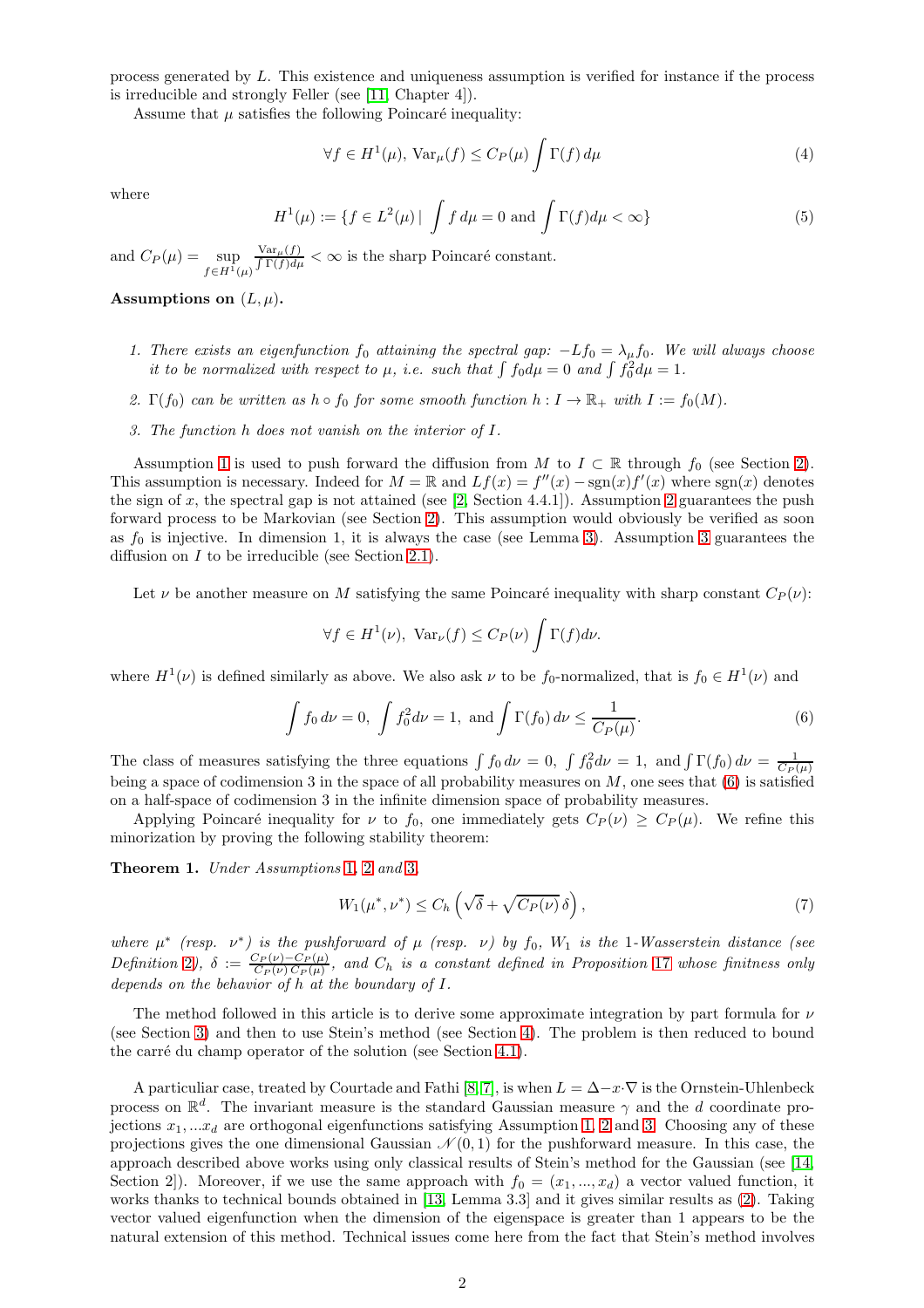control of the Hessian of solutions to a family of PDE.

In Section [6](#page-13-0).2, we obtain stability result for the Laguerre process as Corollary of Theorem [1.](#page-1-4) As far as we know, stability results had not yet been investigated in this case.

One can ask for another distance than the 1-Wasserstein in the stability inequality [\(7\)](#page-1-5). The main difference lies in the set of target function chosen using Stein's method. We will see in Section [5](#page-8-0) that replacing the condition  $C_h < \infty$  by  $h > \kappa > 0$ , where  $\kappa$  is a constant, gives a stability result in total variation distance (and hence in Kolmogorov distance). We illustrate this result in Section [6](#page-14-0).3 with uniformly log-concave measures.

A natural question arising is then to compare stability results involving different distances. We will say that a  $d_1$  stability result

<span id="page-2-1"></span>
$$
d_1(\mu, \nu) \le \phi_1(C_P(\mu), C_P(\nu))
$$
\n<sup>(8)</sup>

is stronger than a  $d_2$  one

<span id="page-2-2"></span>
$$
d_2(\mu, \nu) \le \phi_2(C_P(\mu), C_P(\nu))
$$
\n(9)

if [\(8\)](#page-2-1) implies the existence of  $\phi_2$  in [\(9\)](#page-2-2). Comparison between stability results in Kolmogorov distance obtained from Theorems [12](#page-8-1) and [18](#page-10-1) shall be discussed in Section [7.](#page-15-0)

# <span id="page-2-0"></span>2 The quotient process

In the one dimensional Ornstein-Uhlenbeck process, the first non zero eigenfunction is injective. So one may expect the important properties of L to be preserved when mapping it onto I through such eigenfunction. In a broader context, according to [\[2,](#page-17-4) page 60], Assumption [2](#page-1-1) implies that all of the Markovian structure on the manifold is mapped onto a Markovian structure on  $I := f_0(M) \subset \mathbb{R}$ . Assuming that M is connected, I is an interval since  $f_0$  is continuous. We define  $a := \inf I$  and  $b := \sup I$ . Moreover, the diffusion property allows to write that

$$
\forall \phi \in C^2(\mathbb{R}), \quad L(\phi(f_0)) = \phi''(f_0)\Gamma f_0 + \phi'(f_0)Lf_0 = \phi''(f_0)h(f_0) - \phi'(f_0)\frac{1}{C_P(\mu)}f_0.
$$

Hence, the induced Markov process has generator

$$
L^*(\phi)(x) := h(x)\phi''(x) - \frac{x}{C_P(\mu)}\phi'(x)
$$
\n(10)

and reversible measure  $\mu^* := f_0^{\#} \mu$ . This one dimensional Markov process will be called the quotient process.

If h is constant, then it is equal to  $\frac{1}{C_P(\mu)}$ . Indeed, one gets that  $\Gamma(f_0) = h$ , but we know that  $\int \Gamma(f_0) d\mu = \frac{1}{C_P(\mu)}$ . In this case,  $L^*$  is reduced to the Ornstein-Uhlenbeck generator with reversible measure  $\mathcal{N}(0, \frac{1}{C_P(\mu)})$ . Therefore,  $\mu^* = \mathcal{N}(0, \frac{1}{C_P(\mu)})$ . Similarly,  $\nu^* := f_0^{\#} \nu$  will satisfy Poincaré inequality with sharp constant  $C_P(\nu^*) \leq \frac{C_P(\nu)}{C_P(\mu)}$  $\frac{C_P(\nu)}{C_P(\mu)}$ . Indeed, using Poincaré inequality for  $\nu$ ,

$$
\text{var}_{\nu^*}(\phi) = \text{var}_{\nu}(\phi \circ f_0) \le C_P(\nu) \int \Gamma(\phi \circ f_0) d\nu = C_P(\nu) \int \phi'(f_0)^2 h(f_0) d\nu = \frac{C_P(\nu)}{C_P(\mu)} \int \phi'^2 d\nu^*.
$$

Of course the carré du champ operator used in Poincaré inequalities on  $\mathbb R$  is the square of the first derivative. At that point, we can apply known stability results (see [\[8\]](#page-17-7)) and obtain:

$$
\frac{C_P(\nu)}{C_P(\mu)} \ge C_P(\nu^*) \ge C_P(\mu) + W_2(\nu^*, \mu^*)^2.
$$

In the sequel, the goal will be to prove such stability inequalities in a broader context, that is without assuming  $h$  to be constant. Let us now compute the carré du champ of the quotient process.

**Proposition 2.** The carré du champ operator associated to  $(L^*, \mu^*)$  is

$$
(\Gamma^*\psi)(t) = h(t)\psi'(t)^2.
$$

Moreover, with this operator,  $\mu^*$  satisfies a Poincaré inequality with sharp constant  $C_P(\mu)$  and the inequality becomes an equality for  $\psi = Id$ .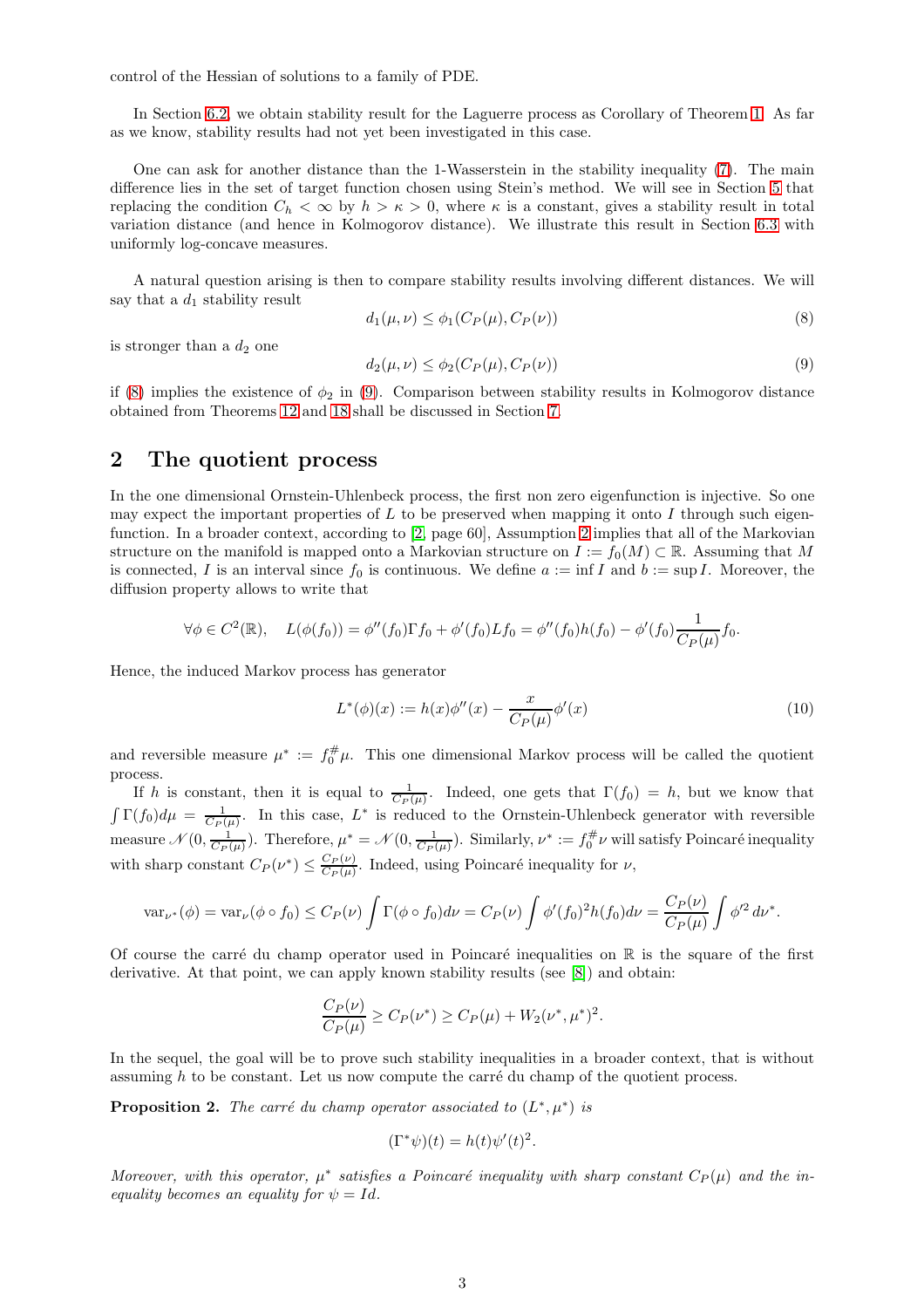**Proof.** It is simply a computation using the basic definition of  $\Gamma f := \frac{1}{2}[L(f^2) - 2fLf]$ . The Poincaré inequality for  $\mu^*$  follows from the Poincaré inequality for  $\mu$ :

$$
\text{var}_{\mu^*}(\psi) = \text{var}_{\mu}(\psi \circ f_0) \le C_P(\mu) \int \Gamma(\psi \circ f_0) d\mu = C_P(\mu) \int \psi'(f_0)^2 h(f_0) d\mu = C_P(\mu) \int \Gamma^* \psi d\mu^*.
$$

Now taking  $\psi = Id$ , the inequality becomes an equality because of the definition of  $f_0$ , showing that  $C_P(\mu)$  is sharp.

Replacing  $\mu^*$  by  $\nu^*$  in the proof above, we get that  $\nu^*$  statisfies a Poincaré inequality with constant  $C_P(\nu)$ . However in this case,  $C_P(\nu)$  may not be the sharp constant for  $\nu^*$ .

### <span id="page-3-1"></span>2.1 The non vanishing assumption

Let us consider the case where  $Lf := \alpha f'' + \beta f'$  is a diffusion operator on an interval  $M = J := (c, d) \subset \mathbb{R}$ , with  $\alpha$  and  $\beta$  two continuous functions on J such that  $\alpha > 0$  and

$$
\rho(x) := \frac{1}{\alpha(x)} \exp\left(\int_c^x \frac{\beta(t)}{\alpha(t)} dt\right)
$$

is well defined on J. So  $d\mu := \rho(x)dx$  is reversible for L. Assume the operator L satisfies both a Poincaré inequality with sharp constant  $C_P$  and Assumption [1.](#page-1-0) Then the following holds.

<span id="page-3-0"></span>**Lemma 3.** The first eigenfunction  $f_0$  is strictly monotone.

**Proof.** We extend the proof in e.g. [\[15,](#page-17-13) Section 2] which treats the case  $\alpha \equiv 1$ . First, recall that  $f_0$ is a minimizer of the Rayleigh ratio  $\frac{\int_J \Gamma(f_0) d\mu}{\text{var}_\mu(f_0)}$  $\frac{f_y \Gamma(f_0) d\mu}{\text{var}_{\mu}(f_0)},$  and introduce  $g(x) := \int_c^x |f'_0(t)| dt$ . Then  $g'(x) = |f'_0(x)|$ hence  $\Gamma(g) = \Gamma(f_0)$ . So g has same energy than the eigenfunction  $f_0$ :

$$
\int_J \Gamma(g) \, d\mu = \int_J \Gamma(f_0) \, d\mu
$$

On the other hand, g has greater variance than  $f_0$ . Indeed,

$$
\text{Var}_{\mu}(g) = \frac{1}{2} \int_{J} \int_{J} \left( \int_{x}^{y} |f_{0}'(t)| dt \right)^{2} d\mu(x) d\mu(y) \ge \frac{1}{2} \int_{J} \int_{J} \left( \int_{x}^{y} f_{0}'(t) dt \right)^{2} d\mu(x) d\mu(y) = \text{Var}_{\mu}(f_{0})
$$

But  $f_0$  being a minimizer of the Rayleigh ratio, one can infer, since  $f_0 \in C^1(J)$ , that  $f'_0$  has same sign on the interval J, hence  $f_0$  is monotone. Assume now  $f'_0 \ge 0$  and let us show that  $f'_0 > 0$ . The eigenfunction  $f_0$  being centered and continuous, it is negative in a neighborhood of c, then it is zero, and then positive up to d. Using classical ODE tools for the equation  $\alpha f''_0 + \beta f'_0 = \frac{-1}{C_P} f_0$ , one gets the formulas:

$$
f_0'(x) = \frac{1}{C_P \alpha(x)\rho(x)} \int_x^d f_0(t) d\mu(t)
$$
\n(11)

$$
=\frac{-1}{C_P\,\alpha(x)\rho(x)}\int_c^x f_0(t)d\mu(t)\tag{12}
$$

<span id="page-3-3"></span><span id="page-3-2"></span> $\Box$ 

Hence if  $f'_0(x) = 0$  with  $x \in (c, d)$ , then either  $f_0(x) < 0$  but Formula [12](#page-3-2) implies  $f'_0(x) > 0$ , or  $f_0(x) > 0$ but Formula [11](#page-3-3) implies  $f'_0(x) > 0$ , or  $f_0(x) = 0$  but both formulas give then again  $f'_0(x) > 0$ .

Hence  $f_0'$  is positive on J, justifying the claim that  $f_0$  is strictly monotone.

In this case the monotonicity implies that h cannot vanish in the interior of  $I$ . This motivates Assumption [3](#page-1-2) already mentioned in the introduction. Furthermore, since  $a$  (respectively  $b$ ) is the global minimum (resp. maximum) of  $f_0$ , it can be reformulated as:

**Assumption 3.** All  $x_0 \in M$  such that  $\Gamma(f_0)(x_0) = 0$  are global extrema of  $f_0$ .

If  $\Gamma = |\nabla|^2$  for the metric of M, then the assumption can be reformulated: all critical points of  $f_0$  are global extrema. The following is immediate and justify why we often write I instead of its interior  $\hat{I}$  in the sequel.

**Proposition 4.** The eigenfunction  $f_0$  satisfies Assumption [3](#page-1-2) if, and only if, h does not vanish on  $\Gamma$ .

**Proof.** Assume that Assumption [3](#page-1-2) holds, and let  $t \in I$  such that  $h(t) = 0$ . Then there exists  $x \in M$ such that  $t = f_0(x)$  and so  $\Gamma(f_0(x)) = 0$ . Hence x is a global extremum of  $f_0$ . Hence  $t = a \notin \mathring{I}$  or  $t = b \notin I$ . Conversely let  $x \in M$  such that  $\Gamma(f_0)(x) = 0$ . Then  $f_0(x)$  is a zero of h. Hence by assumption it is on the boundary of I, so it is a global extremum of  $f_0$ .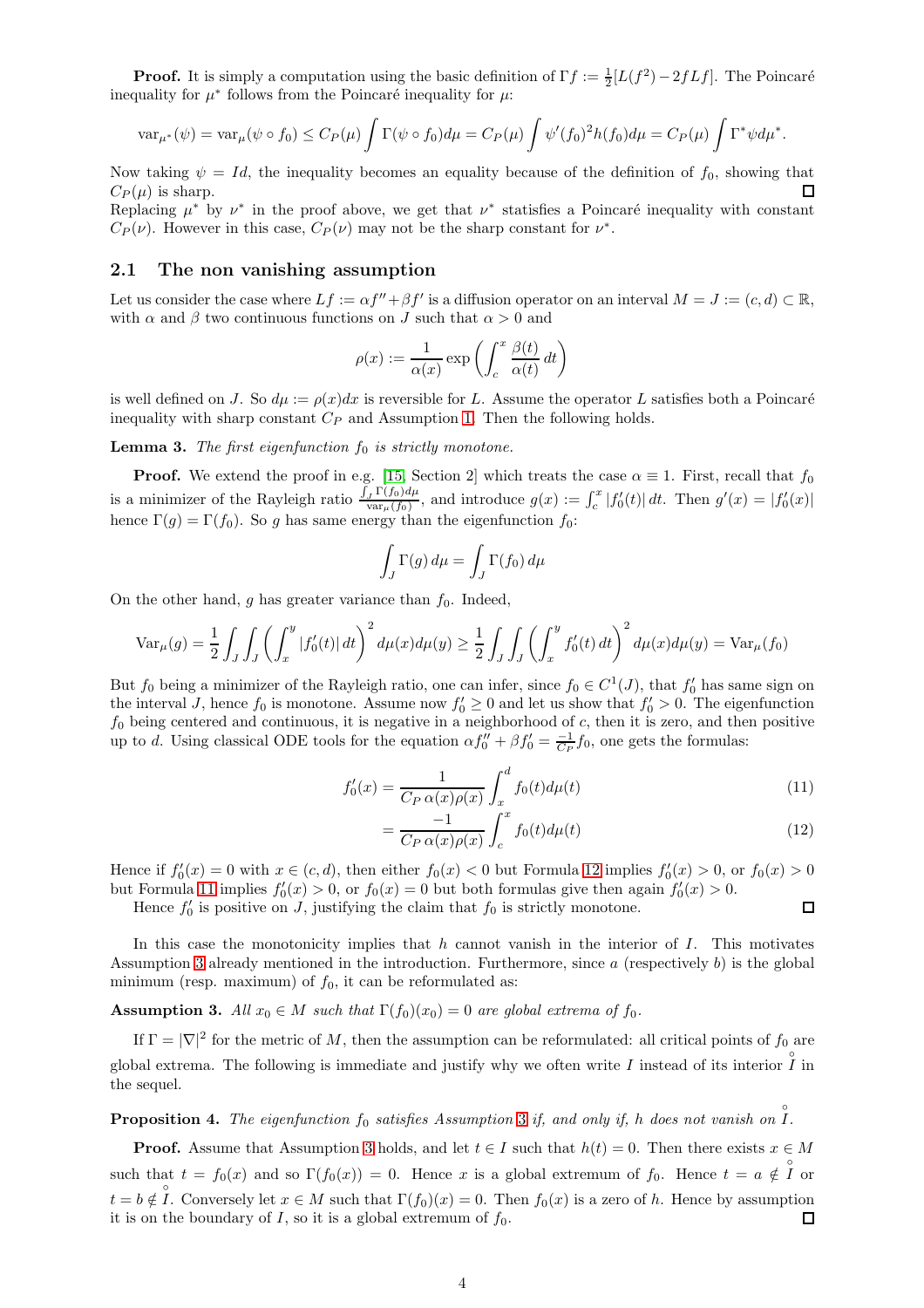# 2.2 Density of  $\mu^*$

First, we point out that  $\int f_0 d\mu \in I$ . Indeed  $f_0$  is continuous, so  $I = f_0(M)$  is connected in R, hence convex. Therefore its expectation belongs to I. Recall that  $\lambda_{\mu} := \frac{1}{C_P(\mu)}$ . We now define the function  $v: I \to \mathbb{R}_+$  by

<span id="page-4-2"></span>
$$
v(t) := \exp\left(-\lambda_{\mu} \int_{0}^{t} \frac{u \, du}{h(u)}\right) \tag{13}
$$

Taking 0 as reference point in the integral is justified by the above observation since  $f_0$  was choosen to be centered. Moreover Assumption [3](#page-1-2) garuantees that dividing by h makes sense.

<span id="page-4-0"></span>Proposition 5. The measure

$$
\rho(x)dx := \frac{1}{h(x)} \exp\left(-\lambda_{\mu} \int_0^x \frac{u \, du}{h(u)}\right) \, 1_I dx
$$

is invariant for the quotient process, where 1 denotes an indicator.

Proof. It is enough to show that

$$
\int_I L^*(f) \frac{1}{h(x)} \exp\left(-\lambda_\mu \int_0^x \frac{u \, du}{h(u)}\right) dx = 0
$$

for all functions f compactly supported in I. Let f be such a function. Recall that  $L^* f = hf'' - \frac{x}{C_P(\mu)}f'$ . We first compute by an integration by parts:

$$
\int_I f''(x)v(x)dx = \underbrace{\left[f'(x)v(x)\right]_a^b}_{=0} + \lambda_\mu \int_I \frac{x f'(x)}{h(x)} v(x) dx,
$$

and this allows us to conclude.

We know that the quotient process admits  $f_0^{\#} \mu$  as invariant probability measure. Since we assumed  $\mu$  to be the only invariant probability measure for L, Proposition [5](#page-4-0) gives that the measure  $\rho(x)dx$  is finite and then  $f_0^{\#}\mu = \frac{1}{Z}\rho(x)dx$  where Z is a normalization constant. Let us conclude this section with a control of the tail of  $\mu^*$ . We denote the cumulative distribution of  $\mu^*$  by

$$
q(t) := \mu^* (]-\infty, t]) = \int_{-\infty}^t \frac{\mathbf{1}_I}{Zh(y)} \exp\left(-\lambda_\mu \int_0^y \frac{u \, du}{h(u)}\right) dy.
$$

Recall that  $a := \inf I, b := \sup I$  and let us denote  $I_- := I \cap \mathbb{R}_-$  and  $I_+ := I \cap \mathbb{R}_+$ .

<span id="page-4-1"></span>**Lemma 6.** One can bound the tail  $q$  of  $\mu^*$  as follows:

•  $\forall t \in I_-,$ 

$$
q(t) \le \min\left(q(0), \frac{-C_P(\mu)}{Zt}\right) v(t).
$$

•  $\forall t \in I_+,$ 

$$
1 - q(t) \le \min\left( (1 - q(0)), \frac{C_P(\mu)}{Zt} \right) v(t).
$$

**Proof.** We only process on  $I_$ . The proof is similar on  $I_+$ .

1. Let us define  $f: I_- \to \mathbb{R}$ , by  $f(t) = q(t) - q(0)v(t)$ . We want to show that  $f \leq 0$ . Compute

$$
f'(t) = \frac{1}{Zh(t)} \exp\left(-\lambda_{\mu} \int_{a}^{t} \frac{u du}{h(u)}\right) + \lambda_{\mu} q(0) \frac{t}{h(t)} v(t) = \frac{v(t)}{h(t)} \left(\frac{1}{Z} + \lambda_{\mu} q(0)t\right)
$$

If  $-\frac{C_P(\mu)}{q(0)Z} < a$ , then  $f' \ge 0$  so  $f \le f(0) = 0$ .

Else, f decreases on  $(a, -\frac{C_P(\mu)}{q(0)Z})$  and increases on  $(-\frac{C_P(\mu)}{q(0)Z}, 0)$  but  $\lim_{t \to a} f(t) \le 0$  and  $f(0) = 0$ , so we have the first claim.

2. Let us define  $f: I_- \to \mathbb{R}$ , by  $f(t) = q(t) + \frac{C_P(\mu)}{Zt}v(t)$ . We want to show that  $f \leq 0$ . Compute:

$$
f'(t) = \frac{1}{Z h(t)} \exp\left(-\lambda_{\mu} \int_0^t \frac{u \, du}{h(u)}\right) - \frac{C_P(\mu)}{Z t^2} v(t) - \lambda_{\mu} \frac{t C_P(\mu)}{Z h(t) t} v(t) = -\frac{v(t)}{Z} \frac{C_P(\mu)}{t^2} < 0.
$$

Hence  $f \le \lim_{t \to a} f(t) \le 0$ .

 $\Box$ 

 $\Box$ 

.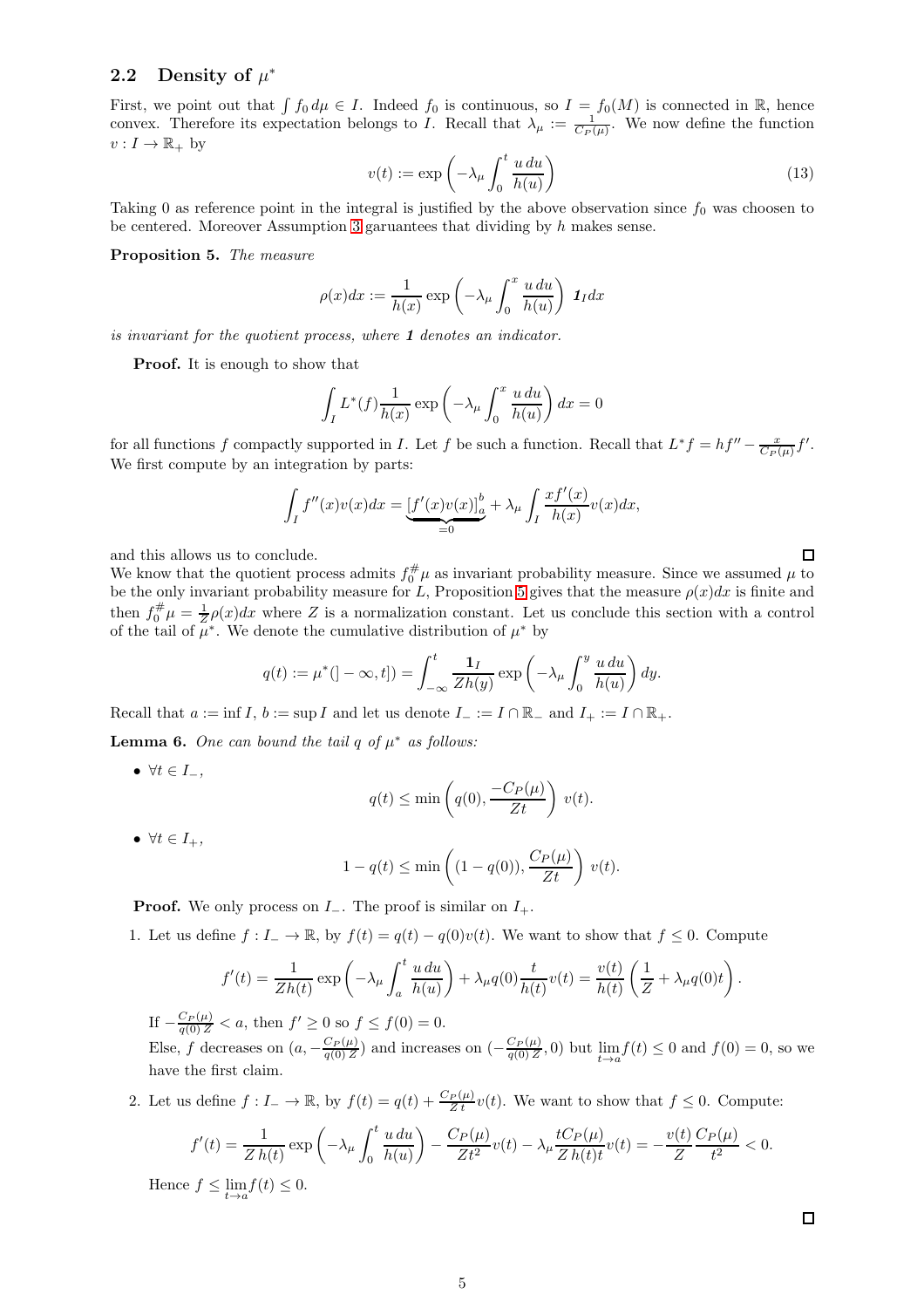# <span id="page-5-0"></span>3 Exact and approximate integration by parts formulas

Let us recall a classical result in Γ-calculus which we will often use in the sequel. For all  $f, g \in H^1(\mu)$ , the following integration by parts formula holds (see formula [\(5\)](#page-1-6) for the definition of  $H^1(\mu)$ ).

<span id="page-5-1"></span>
$$
\int \Gamma(f,g)d\mu = -\int fLg\,d\mu\tag{14}
$$

Indeed, since  $\mu$  is the invariant measure of the process generated by L,  $\int L\phi d\mu = 0$  for all functions  $\phi \in \mathscr{D}$ . Hence, integrating the definition of the carré du champ operator  $\Gamma(f, g) := \frac{1}{2} (L(fg) - fLg - gLf)$  and using the reversibility of  $\mu$ , one gets the result. Let us now state an integration by parts formula for the quotient process.

**Proposition 7.** For all  $C^1(I)$  functions  $\psi: I \to \mathbb{R}$  such that  $\psi \circ f_0 \in H^1(\mu)$ , it holds that:

<span id="page-5-3"></span>
$$
\int_{\mathbb{R}} x\psi(x)d\mu^*(x) = C_P(\mu) \int_{\mathbb{R}} h(x)\psi'(x)d\mu^*(x)
$$
\n(15)

**Proof.** As a consequence of the integration by part formula [\(14\)](#page-5-1) for the initial diffusion process, one gets

$$
\int \Gamma(f_0, g)d\mu = -\int gLf_0 d\mu = \frac{1}{C_P(\mu)} \int g f_0 d\mu.
$$

We then use this equality with  $g := \phi \circ f_0$  and use the diffusion property of Γ and the definition of h.  $\Box$ Let us state now an extension of the approximate integration by part formula which extend a Lemma from Courtade and Fathi [\[7,](#page-17-10) Lemma 2.3]. Let us recall that

$$
H^{1}(\nu) := \{ f \in L^{2}(\nu) \cap \mathscr{D} \mid \int f d\nu = 0 \text{ and } \int \Gamma(f) d\nu < \infty \}.
$$

<span id="page-5-2"></span>**Theorem 8.** The following inequality holds for all  $g \in H^1(\nu)$ :

$$
\left| \int f_0 g \, d\nu - C_p(\nu) \int \Gamma(f_0, g) d\nu \right| \le \left( C_P(\nu) - C_P(\mu) \right)^{\frac{1}{2}} \left( \frac{C_P(\nu)}{C_P(\mu)} \right)^{\frac{1}{2}} \left( \int \Gamma(g) \, d\nu \right)^{\frac{1}{2}} \tag{16}
$$

**Proof.** Let  $t \in \mathbb{R}$  and  $g \in H^1(\nu)$ . Let us apply the Poincaré inequality for  $\nu$  to  $\alpha := f_0 + tg$ . Computing that

$$
\text{Var}_{\nu}(\alpha) = \int (f_0 + tg)^2 \, d\nu = \underbrace{\int f_0^2 \, d\nu}_{=1} + 2t \int f_0 g \, d\nu + t^2 \int g^2 \, d\nu,
$$

and that

$$
\int \Gamma(\alpha)d\nu = \underbrace{\int \Gamma(f_0)d\nu}_{\leq C_P(\mu)^{-1}} + 2t \int \Gamma(f_0,g)d\nu + t^2 \int \Gamma(g)d\nu,
$$

we get that

$$
1+2t\int f_0g\,d\nu+t^2\int g^2d\nu\leq C_P(\nu)\left(C_P(\mu)^{-1}+2t\int \Gamma(f_0,g)d\nu+t^2\int \Gamma(g)d\nu\right).
$$

Now, writting  $C_P(\nu) = C_P(\nu) - C_P(\mu) + C_P(\mu) =: \Delta C_P + C_P(\mu)$ , we obtain :

$$
2t \int f_0 g \, d\nu + t^2 \int g^2 d\nu \le \frac{\Delta C_P}{C_P(\mu)} + 2C_P(\nu)t \int \Gamma(f_0, g) d\nu + t^2 C_P(\nu) \int \Gamma(g) d\nu.
$$

Hence, for all  $t \in \mathbb{R}$ ,

$$
\frac{\Delta C_P}{C_P(\mu)} + 2t \left( C_P(\nu) \int \Gamma(f_0, g) d\nu - \int f_0 g d\nu \right) + t^2 C_P(\nu) \int \Gamma(g) d\nu \ge 0.
$$

This polynomial of degree 2 takes only non-negative values, hence its discriminant is non-positive:

$$
b^2 - 4ac = 4\left(C_P(\nu)\int \Gamma(f_0, g)d\nu - \int f_0g d\nu\right)^2 - 4C_P(\nu)\int \Gamma(g)d\nu\frac{\Delta C_P}{C_P(\mu)} \le 0,
$$

 $\Box$ 

which yields the result.

Using Theorem [8](#page-5-2) with  $g := \psi \circ f_0$  and dividing by  $C_P(\nu)$ , we can state now the approximate integration by part formula for the quotient process.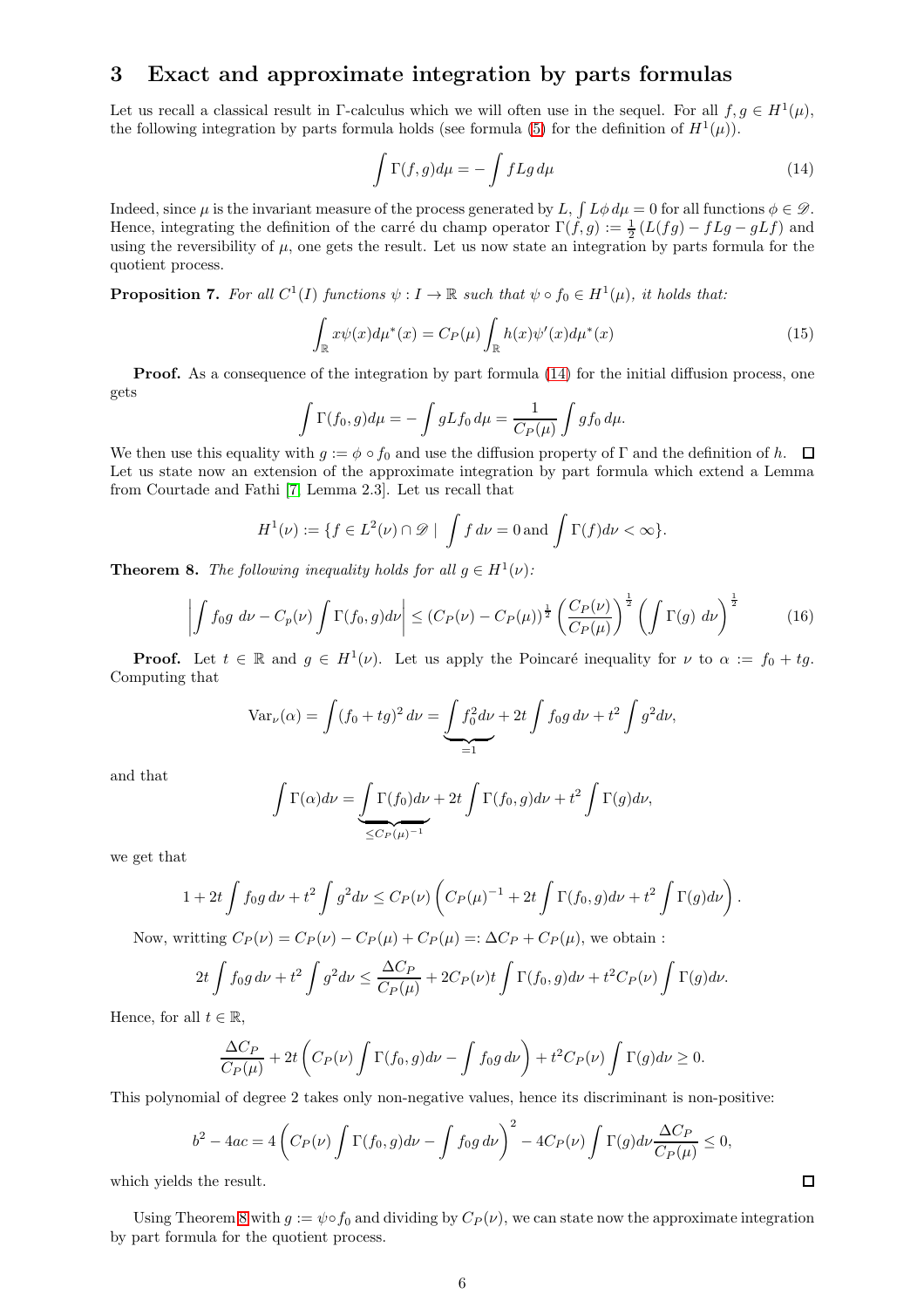<span id="page-6-1"></span>**Corollary 9.** For all  $C^1(I)$  functions  $\psi: I \to \mathbb{R}$  such that  $\psi \circ f_0 \in H^1(\mu)$ ,

$$
\left| \int \left( h(x)\psi'(x) - \frac{x}{C_P(\nu)}\psi(x) \right) d\nu^* \right| \leq \left( \frac{C_P(\nu) - C_P(\mu)}{C_P(\nu) C_P(\mu)} \right)^{\frac{1}{2}} \left( \int h(x)\psi'(x)^2 d\nu^* \right)^{\frac{1}{2}}.
$$

The original point of view of Courtade and Fathi is the following [\[7,](#page-17-10) Section 1.3]. The Poincaré constant is considered as the minimizer of the energy  $\int \Gamma(f) d\mu$  for f with variance 1 in a large enough functional set. One can then write the Euler-Lagrange equation. The heuristic is that if another measure almost satisfies this equation, its Poincaré constant would not be so far from the one of  $\mu$ . This is made rigorous with Stein's method. Here the integration by part formula [\(15\)](#page-5-3) plays the role of the Euler-Lagrange equation.

# <span id="page-6-0"></span>4 Implementing Stein's method

The original idea of Stein's method is to control some distance between two probability measures by bounding the solution of some equation called Stein equation. For more details, see the survey [\[14\]](#page-17-11). We start with the approximated integration by parts formula given in Corollary [9](#page-6-1) above. The goal is to get stability inequalities of the form

$$
C_P(\nu) \ge C_P(\mu) + \alpha d(\mu^*, \nu^*)^2,
$$

where  $\alpha > 0$  is a multiplicative constant and d is a metric on the space of probability measures defined by

$$
d(\mu, \nu) := \sup_{f \in \mathscr{F}} \left| \int f d\mu - \int f d\nu \right|
$$

for some set of functions  $\mathscr F$ . Metrics of this form include 1-Wasserstein, Kolmogorov and total variation distances. Denoting  $\mu^*(f) := \int f d\mu^*$ , this goal would be achieved if one could solve the equation

$$
S_{\nu}(\psi)(x) := h(x)\psi'(x) - \frac{x}{C_P(\nu)}\psi(x) = f(x) - \mu^*(f) , \ x \in I,
$$

for all  $f \in \mathscr{F}$ , and bound the term  $\int h(x)\psi'(x)^2 d\nu^*$  independently of  $f \in \mathscr{F}$ . The actual Stein equation is

$$
S_{\mu}(\psi)(x) := h(x)\psi'(x) - \frac{x}{C_P(\mu)}\psi(x) = f(x) - \mu^*(f) , x \in \overset{\circ}{I}.
$$

Since  $S_{\mu}(\psi') = L^*(\psi)$ , for any solution  $\phi$  of the Poisson equation  $L\phi = f - \mu^*(f)$ ,  $\phi'$  solves the Stein equation. Hence one can study the Stein equation via the probabilistic analysis of the Poisson equation. Observing that

$$
S_{\mu}\psi = S_{\nu}\psi + \left(\frac{1}{C_P(\nu)} - \frac{1}{C_P(\mu)}\right) x \psi,
$$

Corollary [9](#page-6-1) gives

$$
\left| \int S_{\mu}(\psi) d\nu^* \right| \leq \left( \frac{C_P(\nu) - C_P(\mu)}{C_P(\nu) C_p(\mu)} \right)^{\frac{1}{2}} \left( \int h(x) \psi'(x)^2 d\nu^* \right)^{\frac{1}{2}} + \left( \frac{C_P(\nu) - C_P(\mu)}{C_P(\nu) C_p(\mu)} \right) \left| \int x \psi d\nu^* \right|.
$$

Now, using that  $\nu^*$  is centered, the Cauchy-Schwarz inequality and the Poincaré inequality for  $\nu^*$ , we obtain, denoting  $\text{Var}_{\nu^*}(\psi) := \int (\psi - \int \psi d\nu^*)^2 d\nu^*,$ 

> $\overline{\phantom{a}}$  $\overline{\phantom{a}}$ I  $\overline{\phantom{a}}$

$$
\int x \psi \, d\nu^* \Big| = \Big| \int x \left( \psi - \int \psi \, d\nu^* \right) \, d\nu^* \Big|
$$
  
\n
$$
\leq (\text{Var}_{\nu^*}(\psi))^{\frac{1}{2}} \left( \int x^2 \, d\nu^* \right)^{\frac{1}{2}}
$$
  
\n
$$
= (\text{Var}_{\nu^*}(\psi))^{\frac{1}{2}} \left( \int f_0^2 \, d\nu \right)^{\frac{1}{2}}
$$
  
\n
$$
\leq (\text{Var}_{\nu^*}(\psi))^{\frac{1}{2}}
$$
  
\n
$$
\leq \sqrt{C_P(\nu)} \left( \int \Gamma^*(\psi) \, d\nu^* \right)^{\frac{1}{2}}
$$

.

Setting,

$$
\delta := \frac{C_P(\nu) - C_P(\mu)}{C_P(\nu) C_P(\mu)}
$$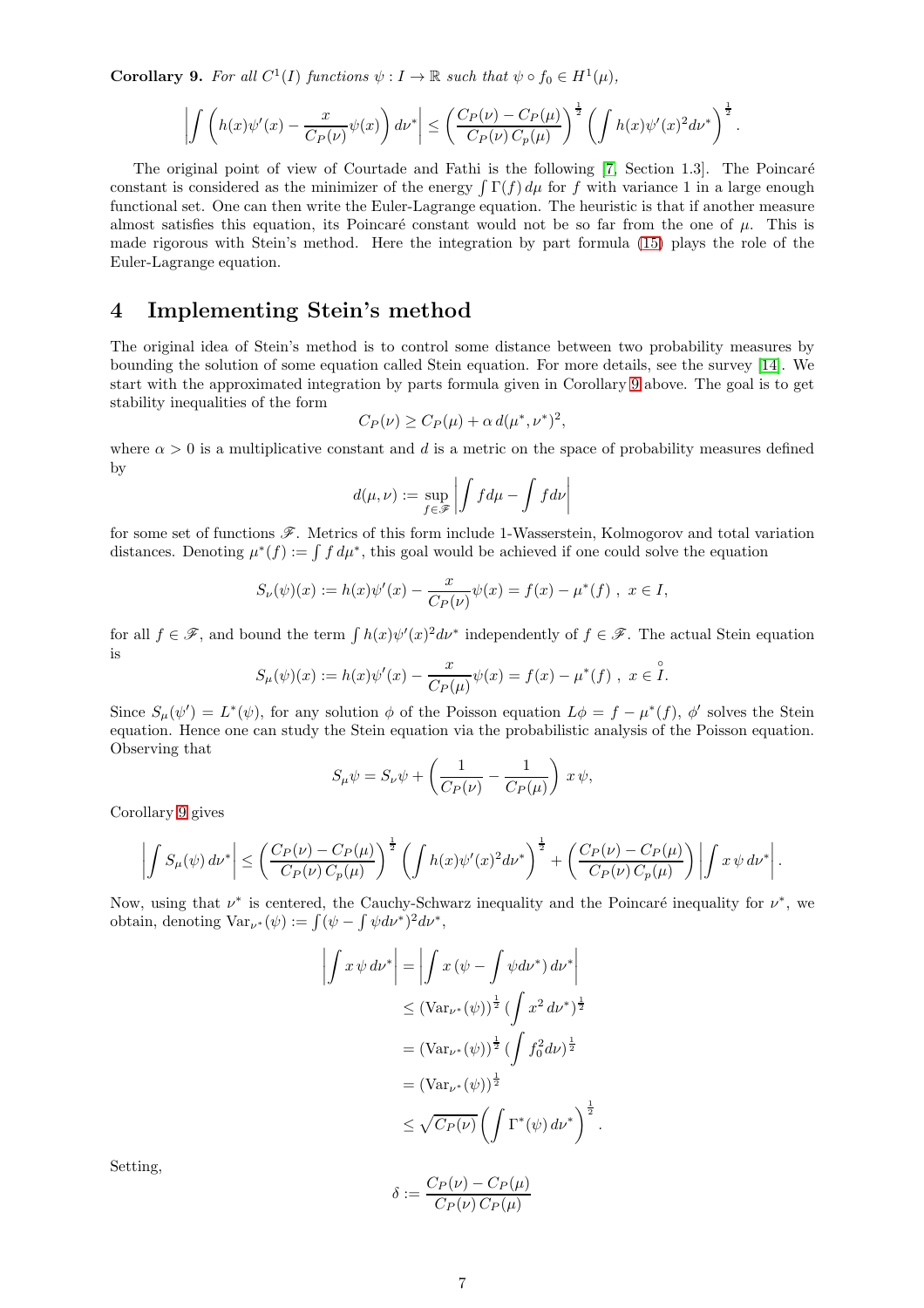we have proved that

<span id="page-7-6"></span>
$$
\left| \int S_{\mu}(\psi) d\nu^* \right| \le \left( \sqrt{\delta} + \sqrt{C_P(\nu)} \, \delta \right) \left( \int \Gamma^*(\psi) d\nu^* \right)^{\frac{1}{2}}.
$$
\n(17)

So our goal would be achieved if for all  $f \in \mathscr{F}$ , we can solve the Stein equation  $S_{\mu}(\psi) = f - \mu^*(f)$ , and get a bound for  $\int \Gamma^*(\psi) d\nu^* = \int_a^b h(x) \psi'(x)^2 d\nu^*$  independently of f. Note that it would be enough to get a bound for  $\|\sqrt{h}\psi'\|_{\infty}$ , or for  $\|\psi'\|_{\infty}$  since  $\int h(x)\psi'(x)^2 d\nu^* \leq \|\psi'\|_{\infty}^2 \int h d\nu^* = \|\psi'\|_{\infty}^2 \int \Gamma(f_0) d\nu \leq \frac{\|\psi'\|_{\infty}^2}{C_P(\mu)}$ , where  $|| \cdot ||_{\infty}$  denotes the supremum norm.

### <span id="page-7-0"></span>4.1 Stein solution

Let  $f \in L^1(\mu^*)$ . We consider the Stein equation

<span id="page-7-1"></span>
$$
h(x)\psi'(x) - \frac{x}{C_P(\mu)}\psi(x) = f(x) - \mu^*(f) , \ x \in I
$$
\n(18)

In the sequel, we will call f the target function. This equation is a first order linear ODE, which can be explicitly solved.

<span id="page-7-3"></span>Lemma 10. The function

<span id="page-7-2"></span>
$$
\psi(x) := \exp\left(\int_0^x \frac{u \, du}{C_P(\mu)h(u)}\right) \int_a^x \left(f(y) - \mu^*(f)\right) \frac{1}{h(y)} \exp\left(-\int_0^y \frac{u \, du}{C_P(\mu)h(u)}\right) dy\tag{19}
$$

is a solution of ([18](#page-7-1)). Moreover, it also can be written as

<span id="page-7-4"></span>
$$
\psi(x) = -\exp\left(\int_0^x \frac{u \, du}{C_P(\mu)h(u)}\right) \int_x^b \left(f(y) - \mu^*(f)\right) \frac{1}{h(y)} \exp\left(-\int_0^y \frac{u \, du}{C_P(\mu)h(u)}\right) dy\tag{20}
$$

**Proof.** The solution [\(19\)](#page-7-2) is obtained by classical tools for first order linear differential equations. The second formula is obtained from Proposition [5.](#page-4-0)  $\Box$ 

Let us emphasize that this approach is only possible in dimension 1.

### 4.2 Boundedness of solutions for bounded target functions

Under the current framework one can give the following bounds for the solution of the Stein equation.

<span id="page-7-5"></span>**Proposition 11.** Let f be a bounded measurable function on I, and let  $\psi$  be the solution of [\(18\)](#page-7-1) given by Lemma [10](#page-7-3). Then

$$
||\psi||_{\infty} \le Z \max(q(0), 1 - q(0)) ||f - \mu^{*}(f)||_{\infty} \le Z ||f - \mu^{*}(f)||_{\infty},
$$

with Z the normalization constant (see Proposition [5](#page-4-0)) and q the cumulative distribution of  $\mu^*$ . Moreover,

$$
||x\psi(x)||_{\infty} \leq C_P(\mu) ||f - \mu^*(f)||_{\infty}.
$$

**Proof.** Let us recall that  $v(t) = \exp\left(-\lambda_{\mu} \int_0^t \frac{u \, du}{h(u)}\right)$ . If  $x \le 0$  we use the writting [\(19\)](#page-7-2) of  $\psi$ , and get:

$$
|\psi(x)| \le ||f - \mu^*(f)||_{\infty} v(x)^{-1} Z q(x).
$$

and by Lemma [6:](#page-4-1)

$$
\sup_{x \in I_-} |\psi(x)| \le Z q(0) ||f - \mu^*(f)||_{\infty}.
$$

If  $x > 0$ , we use the writting [\(20\)](#page-7-4) of  $\psi$  in Lemma [10](#page-7-3) together with Lemma [6:](#page-4-1)

$$
\sup_{x \in I_+} |\psi(x)| \le Z (1 - q(0)) ||f - \mu^*(f)||_{\infty}.
$$

To prove the second inequation, we split off again the case  $x > 0$  and  $x < 0$  using in each case the appropriate representation of  $\psi$  in Lemma [10](#page-7-3) and we conclude with Lemma [6.](#page-4-1) If  $x \in I_-,$  then  $|\psi(x)| \leq v(x)^{-1} ||f - \mu^*(f)||_{\infty} Z q(x) \text{ but } q(x) \leq \frac{C_P(\mu)}{Z|x|}$  $\frac{\sum P(\mu)}{Z|x|}v(x)$  so  $|x\psi(x)| \leq C_P(\mu) ||f - \mu^*(f)||_{\infty}$ . If  $x \in I_+$ , then  $|\psi(x)| \leq v(x)^{-1} ||f - \mu^*(f)||_{\infty} Z(1 - q(x))$  but  $(1 - q(x)) \leq \frac{C_P(\mu)}{Zx} v(x)$  so  $|x\psi(x)| \leq$  $C_P(\mu) ||f - \mu^*(f)||_{\infty}.$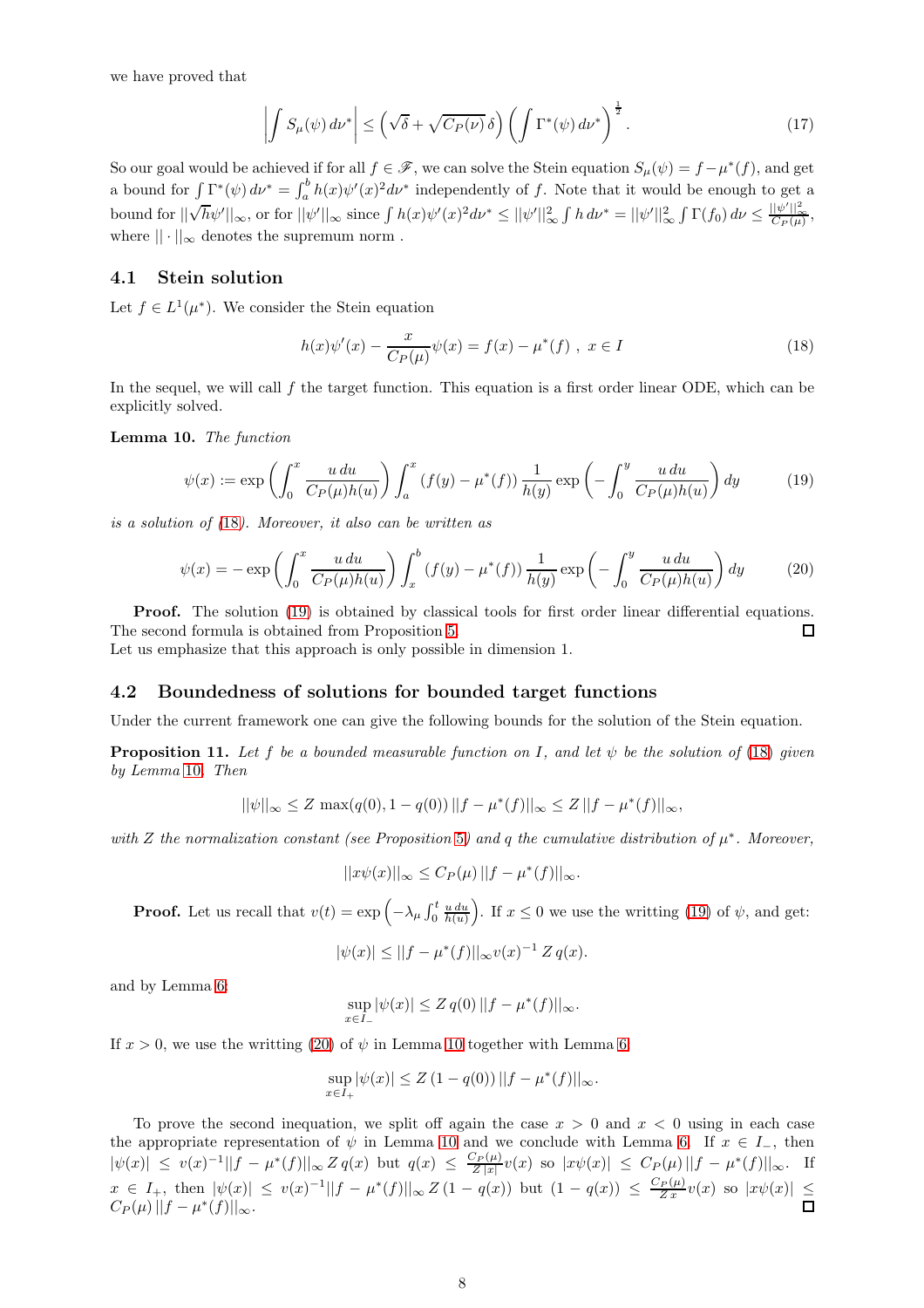# <span id="page-8-0"></span>5 Stability in total variation under a uniform ellipticity condition

Let us recall the definition of the total variation distance.

**Definition 1.** The total variation distance between two measures  $\alpha$ ,  $\beta$  on I is

$$
d_{TV}(\alpha, \beta) = \sup_{A \subset I} \left| \int \mathbf{1}_A d\alpha - \int \mathbf{1}_A d\beta \right|,
$$

where the supremum is running over all measurable subsets of I.

We assume the following uniform ellipticity condition on  $h$ :

$$
\kappa := \inf_{x \in \mathbb{R}} h(x) > 0 \tag{21}
$$

Under this ellipticity condition, one can get better estimates on the solutions of Stein equation. The vocabulary of ellipticity comes from PDE theory, see [\[9,](#page-17-14) Chapter 6]. This condition extends the Gaussian case discussed at the beginning of Section [2.](#page-2-0) We can now state the main result of this section.

<span id="page-8-1"></span>**Theorem 12.** Let  $(L, \mu)$  be a Markov diffusion on a Riemannian manifold M satisfying a Poincaré inequality with sharp constant  $C_P(\mu)$ . Suppose that Assumptions [1](#page-1-0), [2](#page-1-1) and [3](#page-1-2) are verified. If  $\kappa := \inf_{\pi \in \mathbb{R}} h(x) >$  $x \in \mathbb{R}$ 0, then for all measures  $\nu$  on M normalized as in ([6](#page-1-3)) and satisfying a Poincaré inequality with sharp constant  $C_P(\nu)$ ,

<span id="page-8-3"></span>
$$
d_{TV}(\mu^*, \nu^*) \le \frac{4}{\sqrt{\kappa}} \left( \sqrt{\delta} + \sqrt{C_P(\nu)} \, \delta \right),\tag{22}
$$

where  $\mu^*$  (resp.  $\nu^*$ ) is the pushforward of  $\mu$  (resp.  $\nu$ ) by the first eigenfunction  $f_0$ , and  $\delta := \frac{C_P(\nu) - C_P(\mu)}{C_P(\nu) C_p(\mu)}$ .

In order to prove Theorem [12,](#page-8-1) we need the following bounds on the solution of the Stein equation.

<span id="page-8-2"></span>**Proposition 13.** Let f be a bounded function on  $\mathbb{R}$ , and let  $\psi$  be the solution of the Stein equation given by Lemma [10](#page-7-3). Then  $\overline{2}$ 

$$
and
$$

$$
||\psi'||_{\infty} \leq \frac{2}{\kappa} ||f - \mu^*(f)||_{\infty},
$$

$$
||h\psi'^{2}||_{\infty} \leq \frac{4}{\kappa} \left| |f - \mu^{*}(f)| \right|_{\infty}^{2}.
$$

Proof. By direct calculation:

$$
\psi'(x) = \frac{1}{h(x)} \left( f - \mu^*(f) + \frac{x}{C_P(\mu)} \psi(x) \right).
$$

The lower bound on  $h$  and Proposition [11](#page-7-5) yield the first claim. Similarly,

$$
h(x)\psi'(x)^{2} = \frac{1}{h(x)}\left(f - \mu^{*}(f) + \frac{x}{C_{P}}\psi(x)\right)^{2}.
$$

So from the elementary inequality  $(a + b)^2 \leq 2a^2 + 2b^2$ , and the same reasoning as above, we get the result.  $\Box$ 

**Proof of Theorem [12](#page-8-1)** Let  $f: I \to \mathbb{R}$  be an indicator function. We solve the Stein equation with Lemma [10](#page-7-3) and denote  $\psi$  the chosen solution. Then [\(17\)](#page-7-6) and Proposition [13](#page-8-2) give:

$$
\left| \int S_{\mu}(\psi) d\nu^* \right| \leq \left( \sqrt{\delta} + \sqrt{C_P(\nu)} \, \delta \right) \left( \int \Gamma^*(\psi) d\nu^* \right)^{\frac{1}{2}} \leq \left( \sqrt{\delta} + \sqrt{C_P(\nu)} \, \delta \right) \frac{2}{\sqrt{\kappa}} ||f - \mu^*(f)||_{\infty}.
$$

But:

$$
\left| \int S_{\mu}(\psi) d\nu^* \right| = \left| \int \left( f - \mu^*(f) \right) d\nu^* \right| = |\nu^*(f) - \mu^*(f)|.
$$

Hence for any indicator function  $f$ ,

$$
|\nu^*(f) - \mu^*(f)| \le \frac{4}{\sqrt{\kappa}} \left( \sqrt{\delta} + \sqrt{C_P(\nu)} \,\delta \right).
$$

Taking the supremum over all such  $f$  concludes the proof. Let us point out that [\(22\)](#page-8-3) is of the form [\(3\)](#page-0-1) with  $\phi(x,y) = \frac{4}{\sqrt{\kappa}} \left( \sqrt{\frac{y-x}{xy}} + \frac{y-x}{x\sqrt{y}} \right)$ .  $\Box$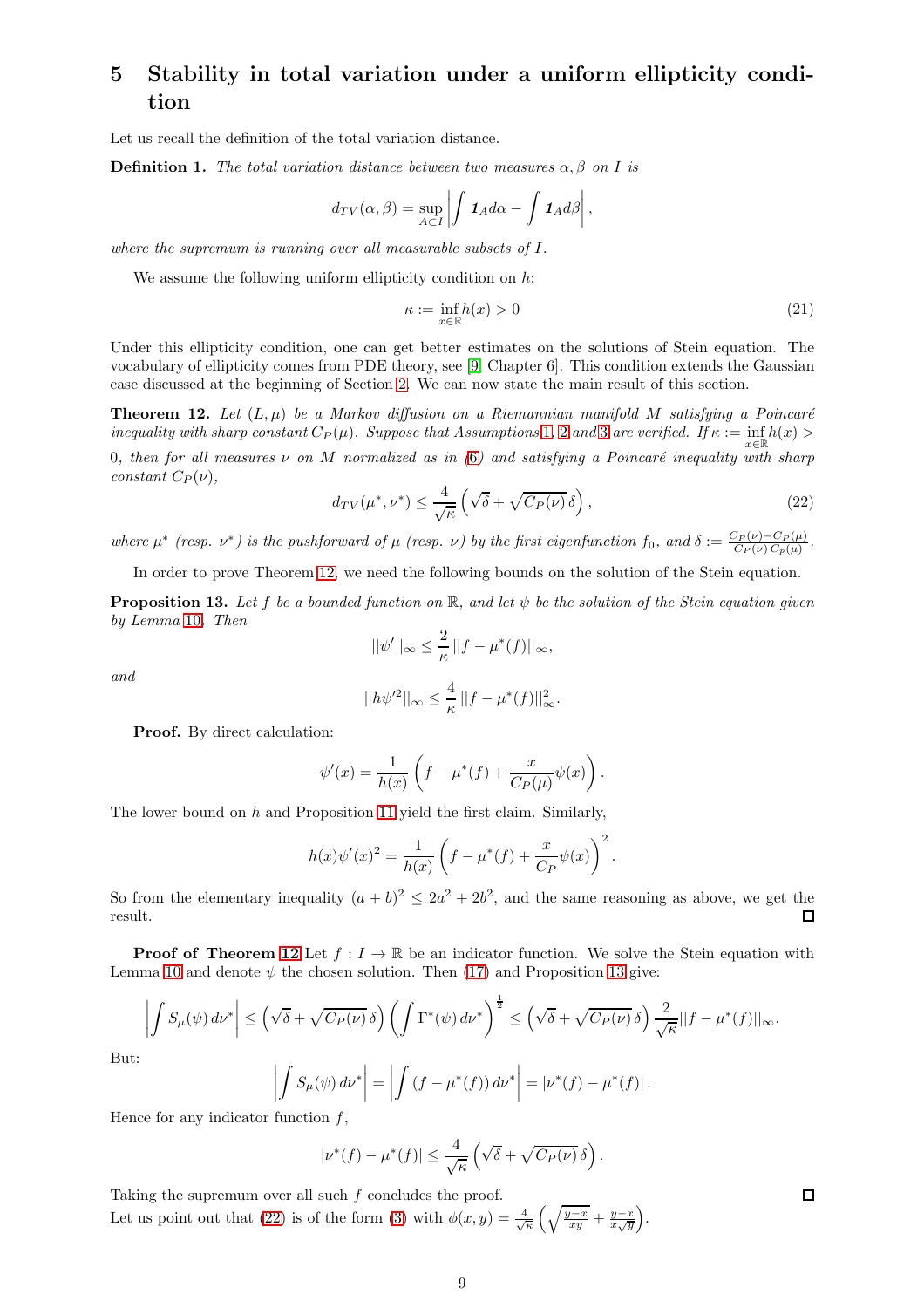When specialized to the Gaussian case, Theorem [12](#page-8-1) gives that if  $\nu$  is a normalized probability measure on R and  $C_P(\nu) - 1 \leq 1$ , then:

$$
C_P(\nu) \ge 1 + \frac{1}{16\left(1 + \sqrt{2}\right)} d_{TV}(\gamma, \nu)^2.
$$

Our constant 16  $(1 + \sqrt{2})$  is worse than the constant 9 from [\[18\]](#page-17-6).

# 6 Stability in  $W_1$  distance

<span id="page-9-0"></span>Let us recall the Kantorovitch-Rubinstein formula, which we will take as the definition of the  $W_1$  distance. **Definition 2.** (see [\[19,](#page-17-8) Chapter 5] ) The 1-Wasserstein distance between two measures  $\alpha$ ,  $\beta$  on I is

$$
W_1(\alpha, \beta) = \sup_{\substack{f: I \to \mathbb{R} \\ 1-\text{Lipschitz}}} \left| \int f d\alpha - \int f d\beta \right|.
$$

We can now state the main theorem of this article.

<span id="page-9-4"></span>**Theorem 14.** Let  $(L, \mu)$  be a Markov diffusion on a Riemannian manifold M satisfying a Poincaré inequality with sharp constant  $C_P(\mu)$ . Suppose that Assumptions [1](#page-1-0), [2](#page-1-1) and [3](#page-1-2) are verified. Let

$$
C_h := \sup_{x \in I} \left[ \sqrt{\Gamma^*(a_1)(x)} \int_a^x q(t) dt + \sqrt{\Gamma^*(a_2)(x)} \int_x^b (1 - q(t)) dt \right],
$$

where  $a_1$  and  $a_2$  are defined in ([27](#page-10-2)) and ([28](#page-10-3)). Then for all measures  $\nu$  on M normalized as in ([6](#page-1-3)) and satisfying a Poincaré inequality with sharp constant  $C_P(\nu)$ , it holds:

$$
W_1(\mu^*,\nu^*) \leq C_h \left(\sqrt{\delta} + \sqrt{C_P(\nu)} \,\delta\right) \leq C_h \left(\frac{\sqrt{C_P(\nu) - C_P(\mu)}}{C_P(\mu)} + \frac{C_P(\nu) - C_P(\mu)}{C_P(\mu)^{3/2}}\right),
$$

where  $\mu^*$  (resp.  $\nu^*$ ) is the pushforward of  $\mu$  (resp.  $\nu$ ) by  $f_0$ ,  $W_1$  is the 1-Wasserstein distance (see Definition [2](#page-9-0)), and  $\delta := \frac{C_P(\nu) - C_P(\mu)}{C_P(\nu) C_P(\mu)}$ .

**Proof.** The proof is the same as in Theorem [12](#page-8-1) but we replace the indicator functions by 1-Lipschitz functions, and we use Proposition [17](#page-10-0) instead of Proposition [13.](#page-8-2)  $\Box$ All the sequel of this section is devoted to prove Proposition [17.](#page-10-0) In [\[4,](#page-17-15) Appendix p. 37], Chen, Goldstein and Shao bound the derivatives of the solution of the Stein equation in the case where  $\mu$  is the standard Gaussian measure. Here, we extend their approach to a broader class of measures. Let  $f: I \to \mathbb{R}$ be absolutely continuous, and let  $\psi$  be the solution of [\(18\)](#page-7-1) given by Lemma [10.](#page-7-3) We are looking for inequalities of the form

<span id="page-9-3"></span>
$$
||h\psi'^2||_{\infty} \leq C||f'||_{\infty},
$$

where  $C > 0$  is a constant which does not depend on f. Recall that we denote by  $q(t) = \int_a^t d\mu^*$  the cumulative distribution function of the measure  $\mu^*$ , and  $v(t) = \exp\left(-\lambda_\mu \int_0^x \frac{u \, du}{h(u)}\right)$  (see [\(13\)](#page-4-2)).

<span id="page-9-2"></span>**Proposition 15.** Let  $f: I \to \mathbb{R}$  be in  $C^1(I) \cap L^1(\mu^*)$ . The associated solution ([20](#page-7-4)) of Lemma [10](#page-7-3) can be written as:

<span id="page-9-1"></span>
$$
\psi(x) = -Z \frac{1 - q(x)}{v(x)} \int_{t=a}^{x} f'(t)q(t) dt - Z \frac{q(x)}{v(x)} \int_{t=x}^{b} f'(t) (1 - q(t)) dt \tag{23}
$$

Proof. First, write

$$
f(x) - \mu^*(f) = \int_a^x (f(x) - f(y)) d\mu^*(y) - \int_b^x (f(x) - f(y)) d\mu^*(y)
$$
  
\n
$$
= \int_a^x \int_y^x f'(t) dt d\mu^*(y) - \int_b^x \int_y^x f'(t) dt d\mu^*(y)
$$
  
\n
$$
= \int_a^x f'(t) \int_a^t d\mu^*(y) dt - \int_x^b f'(t) \int_t^b d\mu^*(y) dt
$$
  
\n
$$
= \int_a^x f'(t) q(t) dt - \int_x^b f'(t) (1 - q(t)) dt.
$$
 (24)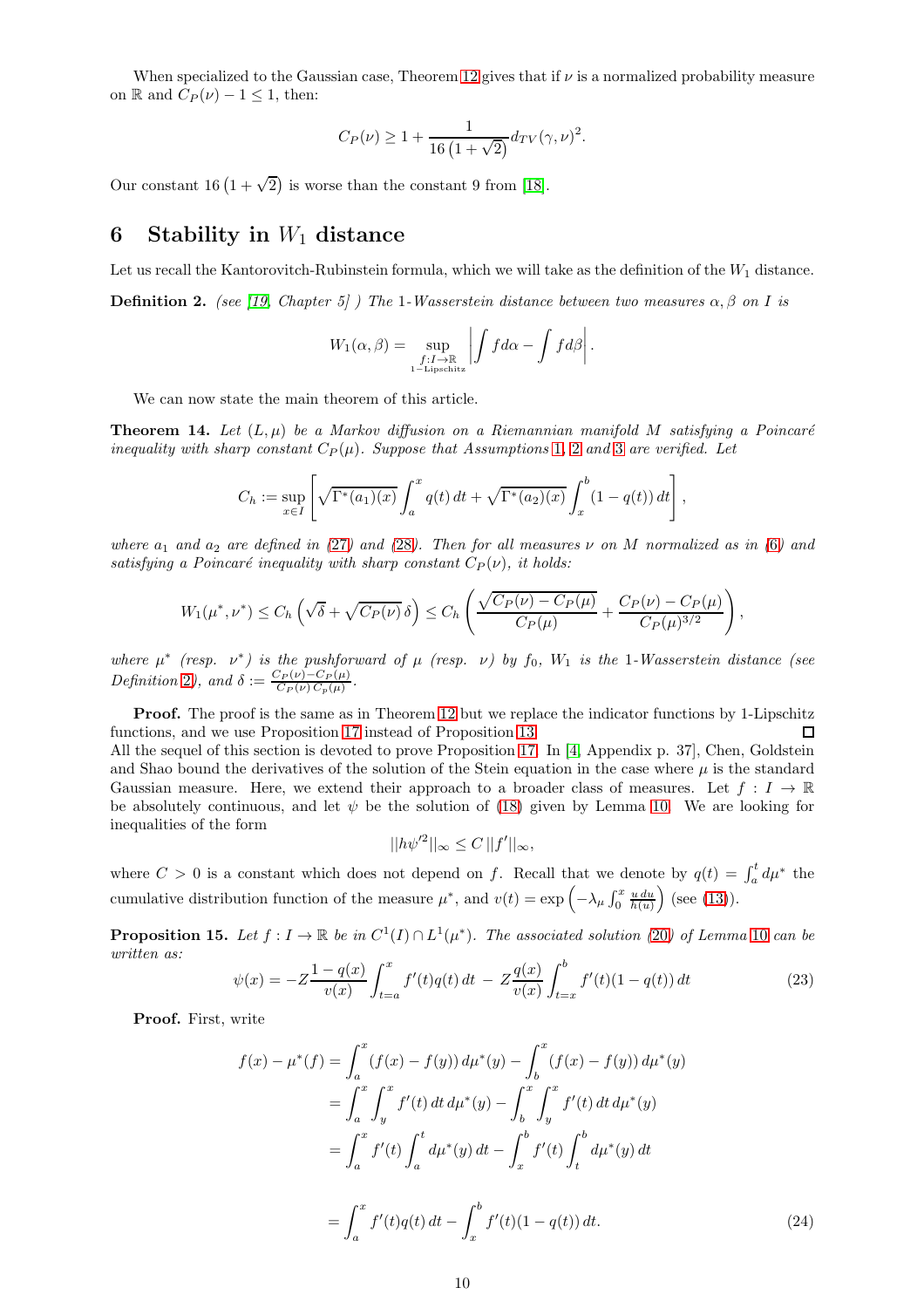It follows that

$$
\psi(x) = \frac{1}{v(x)} \int_a^x (f(y) - \mu^*(f)) Z d\mu^*(y)
$$
  
= 
$$
\frac{1}{v(x)} \int_a^x \left( \int_a^y f'(t) q(t) dt - \int_y^b f'(t) (1 - q(t)) dt \right) Z d\mu^*(y).
$$

Now, on the one hand:

$$
\int_{a}^{x} \int_{a}^{y} f'(t)q(t) dt d\mu^{*}(y) = \int_{a}^{x} \int_{t}^{x} f'(t)q(t) d\mu^{*}(y) dt = \int_{a}^{x} f'(t)q(t) (q(x) - q(t)) dt,
$$

on the other hand:

$$
\int_{a}^{x} \int_{y}^{b} f'(t)(1 - q(t)) dt d\mu^{*}(y) = \int_{x}^{b} \int_{a}^{x} f'(t)(1 - q(t)) d\mu^{*}(y) dt + \int_{a}^{x} \int_{a}^{t} f'(t)(1 - q(t)) d\mu^{*}(y) dt
$$

$$
= \int_{x}^{b} f'(t)(1 - q(t))q(x) dt + \int_{a}^{x} f'(t)(1 - q(t))q(t) dt.
$$

From which one gets [\(23\)](#page-9-1). By definition  $\psi$  satisfies

$$
h(x)\psi'(x) = \left(f(x) - \mu^*(f) + \frac{x}{C_P}\psi(x)\right).
$$

Hence, using Proposition [15](#page-9-2) and Formula [\(24\)](#page-9-3), we are now able to give a new formula for the derivative of the solution.

### Corollary 16. We have:

$$
h(x)\psi'(x) = \left(1 - Z(1 - q(x))\frac{x}{C_P(\mu)}\exp\left(\int_0^x \frac{u\,du}{C_P(\mu)h(u)}\right)\right)\int_a^x f'(t)q(t)\,dt
$$

$$
-\left(1 + Zq(x)\frac{x}{C_P(\mu)}\exp\left(\int_0^x \frac{u\,du}{C_P(\mu)h(u)}\right)\right)\int_x^b f'(t)(1 - q(t))\,dt.
$$

In order to simplify the expression above, one can see that

<span id="page-10-4"></span>
$$
\left|1 - Z(1 - q(x))\frac{x}{C_P(\mu)}\exp\left(\int_0^x \frac{u\,du}{C_P(\mu)h(u)}\right)\right|\frac{1}{\sqrt{h(x)}} = \sqrt{\Gamma^*(a_1)(x)}\tag{25}
$$

and

$$
\left|1 + Zq(x)\frac{x}{C_P(\mu)}\exp\left(\int_0^x \frac{u\,du}{C_P(\mu)h(u)}\right)\right|\frac{1}{\sqrt{h(x)}} = \sqrt{\Gamma^*(a_2)(x)}\tag{26}
$$

where

<span id="page-10-2"></span>
$$
a_1(x) := Z(1 - q(x)) \exp\left(\int_0^x \frac{u \, du}{C_P(\mu)h(u)}\right) \tag{27}
$$

 $\Box$ 

<span id="page-10-3"></span>
$$
a_2(x) := Zq(x) \exp\left(\int_0^x \frac{u \, du}{C_P(\mu)h(u)}\right) \tag{28}
$$

The following is then immediate.

<span id="page-10-0"></span>**Proposition 17.** Let  $f: I \to \mathbb{R}$  be in  $C^1(I) \cap L^1(\mu^*)$ , and let  $\psi$  the associated solution ([20](#page-7-4)). The following bound holds:

$$
||\sqrt{h}\psi'||_{\infty} \leq C_h \, ||f'||_{\infty},
$$

where

<span id="page-10-5"></span>
$$
C_h := \sup_{x \in I} \left[ \sqrt{\Gamma^*(a_1)(x)} \int_a^x q(t) dt + \sqrt{\Gamma^*(a_2)(x)} \int_x^b (1 - q(t)) dt \right]
$$
 (29)

### 6.1 Finitness of  $C_h$

If  $C_h = \infty$ , the result of Theorem [14](#page-9-4) degenerates. That is why in this section, we give explicit conditions on  $h$  that ensure the finitness of  $C_h$ .

<span id="page-10-1"></span>**Theorem 18.** Let  $(L, \mu)$  be a Markov diffusion on a Riemannian manifold M satisfying a Poincaré inequality with sharp constant  $C_P(\mu)$ . Suppose that Assumptions [1](#page-1-0), [2](#page-1-1) and [3](#page-1-2) are verified. Recall that we denote  $a = \inf f_0(M) < 0$  and  $b = \sup f_0(M) > 0$ . Assume that one of these two conditions is verified at a: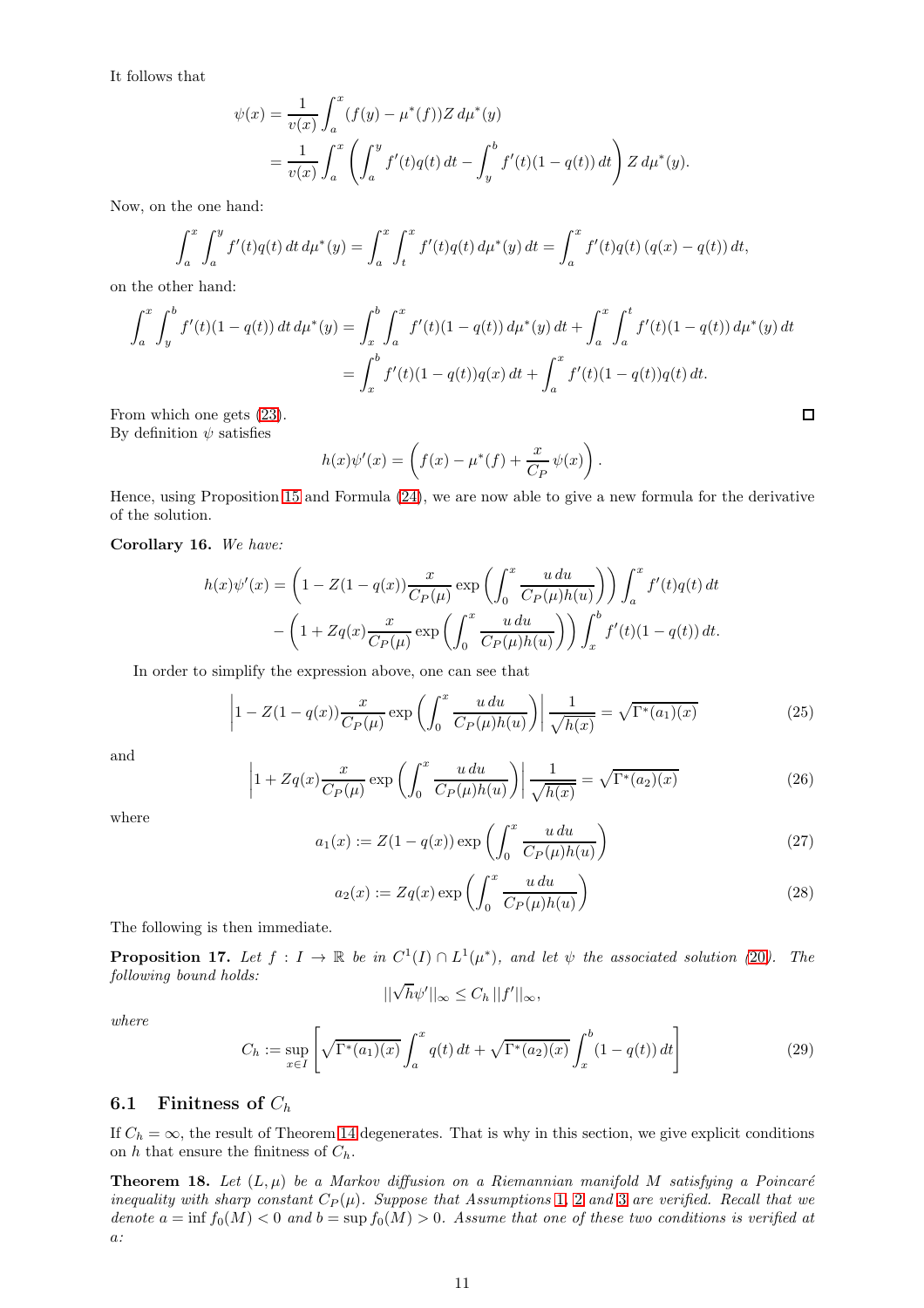- either  $a = -\infty$  and  $c_1 |t|^{2\alpha 2} \le h(t) \le c_2 |t|^\alpha$  for  $t \to -\infty$  with  $\alpha \le 2$  and  $c_1, c_2 > 0$ ,
- or  $a > -\infty$  and  $c_1(t-a)^2 \le h(t) \le c_2(t-a)$  for  $t \to a^+$  with  $c_1, c_2 > 0$ ,

and one of these two conditions is satisfied at b:

- either  $b = +\infty$  and  $c_1 t^{2\alpha 2} \leq h(t) \leq c_2 t^{\alpha}$  for  $t \to +\infty$  with  $\alpha \leq 2$  and  $c_1, c_2 > 0$ ,
- or  $b < +\infty$  and  $c_1(b-t)^2 \le h(t) \le c_2(b-t)$  for  $t \to b^-$  with  $c_1, c_2 > 0$ .

Then for all measures  $\nu$  on M normalized as in ([6](#page-1-3)) and satisfying a Poincaré inequality with sharp constant  $C_P(\nu)$ , it holds:

$$
W_1(\mu^*, \nu^*) \leq C_h \left( \sqrt{\delta} + \sqrt{C_P(\nu)} \,\delta \right),
$$

where  $C_h > 0$  is a constant,  $\mu^*$  (resp.  $\nu^*$ ) is the pushforward of  $\mu$  (resp.  $\nu$ ) by  $f_0$ ,  $W_1$  is the 1-Wasserstein distance (see Definition [2](#page-9-0)), and  $\delta := \frac{C_P(\nu) - C_P(\mu)}{C_P(\nu) C_P(\mu)}$ .

In order to prove Theorem [18,](#page-10-1) we will use the following results.

#### <span id="page-11-1"></span>Theorem 19. Assume that:

1. There exists a non-negative function  $q_1$ , defined on a neighborhoood of a, satisfying

<span id="page-11-3"></span>
$$
\frac{x(g_1(x) - 1)}{\sqrt{h(x)}} = O(1), \quad x \to a^+(1)
$$
\n(30)

and

<span id="page-11-2"></span>
$$
q(x) \ge -\frac{C_P(\mu)}{Z}v(x)\frac{g_1(x)}{x}, \quad x \to a^+(31)
$$

2. There exists a non-negative function  $g_2$ , defined on a neighborhoood of b, satisfying

$$
\frac{x(g_2(x) - 1)}{\sqrt{h(x)}} = O(1), \quad x \to b^-
$$

and

<span id="page-11-0"></span>
$$
1 - q(x) \ge \frac{C_P(\mu)}{Z} v(x) \frac{g_2(x)}{x}, \quad x \to b^-
$$
 (32)

Then the constant  $C_h$  defined in Theorem [14](#page-9-4) is finite.

**Proof.** We only study boundedness of  $\sqrt{\Gamma^*(a_1)(x)} \int_{-\infty}^x q(t) dt$  at a and b and conclude by continuity. The case of  $\sqrt{\Gamma^*(a_2)(x)} \int_x^{+\infty} (1-q(t)) dt$  is similar. We only deal with the case of a, the one of b is similar. Since  $v'(x) = -\lambda_\mu h(x)v(x)$  with an integration by parts, we get

$$
\int_{a}^{x} q(t) dt = [tq(t)]_{a}^{x} - \int_{a}^{x} \frac{1}{Z} t \frac{v(t)}{h(t)} dt \le xq(x) + \frac{C_P(\mu)}{Z} v(x).
$$

The last inequality comes from Lemma [6](#page-4-1) which gives  $\lim_{t\to a} \left(-tq(t) - \frac{C_P(\mu)}{Z}v(t)\right) \leq 0$ . Moreover, it is obvious that  $1 - Z\lambda_\mu (1 - q(x))x \exp\left(\lambda_\mu \int_0^x \frac{u \, du}{h(u)}\right) \ge 0$ , for  $x < 0$ . Hence for  $x < 0$ , using [\(25\)](#page-10-4),

$$
\sqrt{\Gamma^*(a_1)(x)} \int_a^x q(t) dt = \frac{1}{\sqrt{h(x)}} \left( 1 - Z\lambda_\mu (1 - q(x)) x \exp\left(\lambda_\mu \int_0^x \frac{u du}{h(u)}\right) \right) \int_a^x q(t) dt
$$
  

$$
\leq \frac{1}{\sqrt{h(x)}} \left( xq(x) + \frac{C_P(\mu)}{Z} v(x) \right) - Z\lambda_\mu \frac{1 - q(x)}{\sqrt{h(x)}} \frac{x^2}{v(x)} q(x) - \frac{1 - q(x)}{\sqrt{h(x)}} x.
$$

On the one hand, using first the assumption on  $g_1$ , and next Lemma [6,](#page-4-1) one gets that for  $x \to a^+$ ,

$$
\frac{1}{\sqrt{h(x)}}\left(xq(x)+\frac{C_P(\mu)}{Z}v(x)\right)\leq -\frac{C_P(\mu)}{Z\sqrt{h(x)}}v(x)g_1(x)+\frac{C_P(\mu)}{Z\sqrt{h(x)}}v(x)\leq \frac{(g_1(x)-1)xq(x)}{\sqrt{h(x)}}\underset{t\to a}{\to} 0.
$$

On the other hand, the existence of  $g_1$  gives

$$
- - Z\lambda_{\mu} \frac{1 - q(x)}{\sqrt{h(x)}} \frac{x^2}{v(x)} q(x) - \frac{1 - q(x)}{\sqrt{h(x)}} x \le x \frac{g_1(x)}{\sqrt{h(x)}} (1 - q(x)) - \frac{1 - q(x)}{\sqrt{h(x)}} x = \frac{x(g_1(x) - 1)}{\sqrt{h(x)}} (1 - q(x)),
$$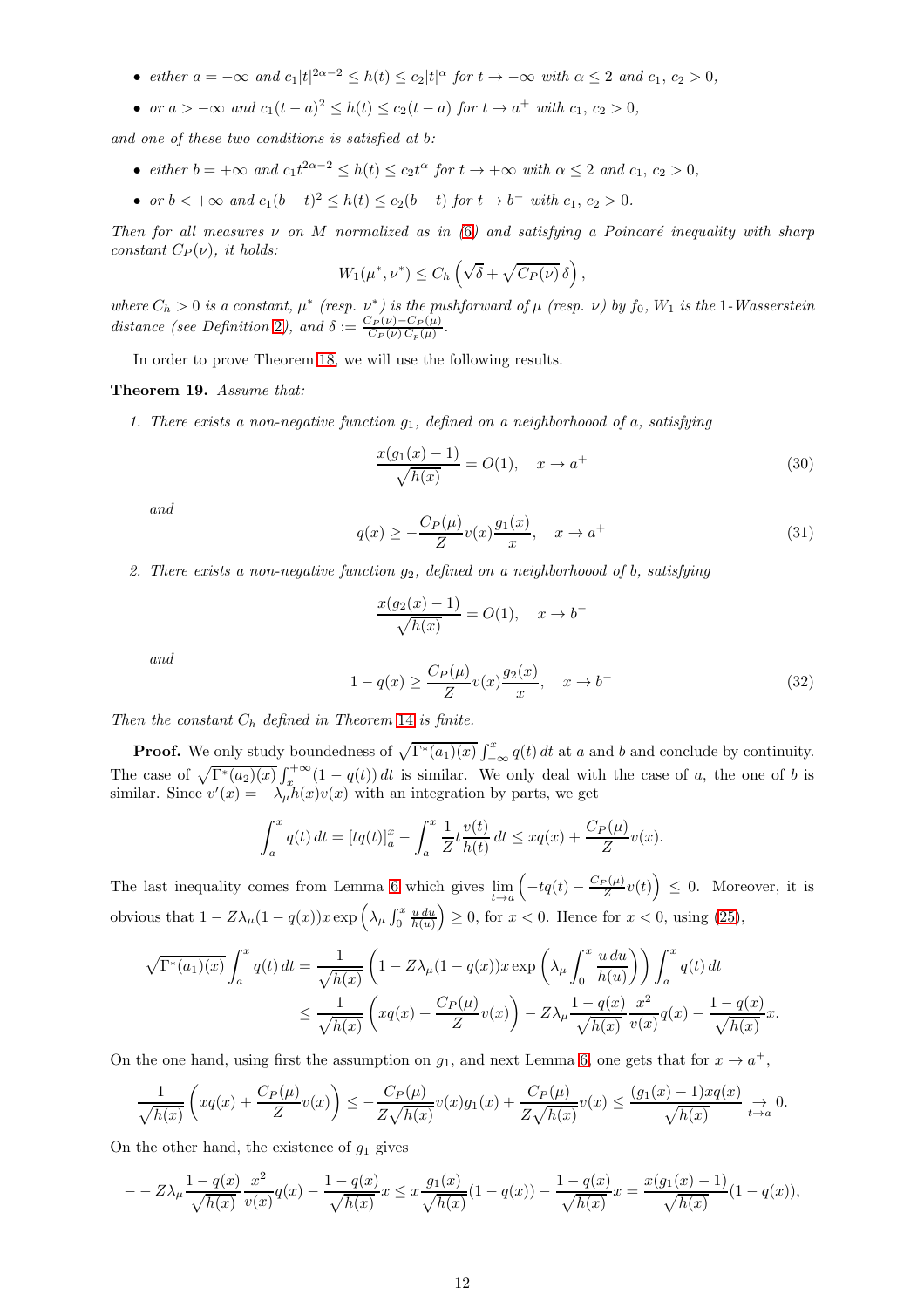which is bounded by assumption.

The boundedness at b is obtained in the same way. By Lemma [6,](#page-4-1) one gets that  $1-Z\lambda_\mu(1-q(x))x\exp\left(\lambda_\mu\int_0^x\frac{u\,du}{h(u)}\right)\geq$ 0, for  $x > 0$ . By the assumption on  $g_2$ , one gets

$$
1 - Z\lambda_{\mu}(1 - q(x))x \exp\left(\lambda_{\mu} \int_0^x \frac{u \, du}{h(u)}\right) \le 1 - g_2(x).
$$

Hence using the same integration by parts as before,

$$
\sqrt{\Gamma^*(a_1)(x)} \int_a^x q(t) dt \le \frac{1}{\sqrt{h(x)}} \left( xq(x) + \frac{C_P(\mu)}{Z} v(x) \right) (1 - g_2(x)).
$$

Now  $\frac{1-g_2(x)}{\sqrt{h(x)}}v(x) = \frac{x(1-g_2(x))}{\sqrt{h(x)}}$  $v(x)$  $\frac{f(x)}{x}$  goes to zero when x goes to b since [\(32\)](#page-11-0) gives  $\frac{v(x)}{x} \to 0$ . This concludes  $\Box$ the proof.

The standard Gaussian satisfies the requirements of Theorem [19](#page-11-1) with  $g_1(x) = g_2(x) = \frac{x^2}{1+x^2}$ . Let us now give sufficient conditions on h to ensure that such  $g_1, g_2$  functions exist. We prove the case of  $g_1$  at  $a$ , the case of  $g_2$  at  $b$  is similar.

<span id="page-12-0"></span>**Lemma 20.** Let  $g_1$  be a bounded non-negative  $C^1$  function defined on a neighborhood of a such that for  $t \to a^+$ ,  $g_1(t) > tg'_1(t)$  and

$$
h(t) \le \lambda_{\mu} \frac{t^2 (1 - g_1(t))}{g_1(t) - t g_1'(t)}, \quad t \to a^+ \tag{33}
$$

If  $\lim_{t\to a} v(t) = 0$ , then

$$
q(t) \ge -\frac{C_P}{Z}v(t)\frac{g_1(t)}{t}, \quad t \to a^+.
$$

**Proof.** Let  $f(t) := q(t) + \frac{C_P}{Z} \frac{g_1(t)}{t} v(t)$ . Compute

$$
f'(t) = \frac{v(t)}{Z} \left( \frac{C_P g_1'(t)}{t} - \frac{C_P g_1(t)}{t^2} + \frac{1}{h(t)} - \frac{g_1(t)}{h(t)} \right)
$$

The assumption implies then that  $f' \geq 0$ . Hence  $f(t) \geq \lim_{x \to a} f(x) = 0$ .

<span id="page-12-1"></span>**Lemma 21.** Let  $g_2$  be a bounded non-negative  $C^1$  function defined on a neighborhood of b such that for  $t \to b^{-}$ ,  $g_2(t) > tg'_2(t)$  and

$$
h(t) \le \lambda_{\mu} \frac{t^2 (1 - g_2(t))}{g_2(t) - t g_2'(t)}, \quad t \to b^-
$$
\n(34)

If  $\lim_{t\to b} v(t) = 0$ , then

$$
1 - q(t) \ge \frac{C_P(\mu)}{Z} v(t) \frac{g_2(t)}{t}, \quad t \to b^-.
$$

Under a growth control on h, the condition  $v(t) \to 0$  can easily be verified. One needs however to distinguish the case where a is finite from the one where it is infinite. For  $a = -\infty$ : if  $h(t) \leq c|t|^{\alpha}$  for  $t \to -\infty$  with  $c > 0$  and  $\alpha \leq 2$ , then for  $x \to -\infty$ ,

$$
-\lambda_{\mu} \int_0^x \frac{u}{h(u)} du \le -\frac{\lambda_{\mu}}{c} \int_x^0 \frac{1}{|u|^{\alpha-1}} du \underset{x \to -\infty}{\to} -\infty,
$$

and hence  $v(t) \to 0$ . For  $a > -\infty$ : if  $h(t) \leq c(t-a)^{\alpha}$  for  $t \sim a$  with  $c > 0$  and  $\alpha \geq 1$ , then for  $x \in ]a, 0[$ :

$$
-\lambda_{\mu} \int_0^x \frac{u}{h(u)} du \le \lambda_{\mu} \int_x^0 \frac{u}{(u-a)^{\alpha}} du = \lambda_{\mu} \int_x^0 \frac{du}{(u-a)^{\alpha-1}} + a \lambda_{\mu} \int_x^0 \frac{du}{(u-a)^{\alpha}} \xrightarrow[x \to a]{} -\infty,
$$

and hence  $v(t) \to 0$ . The same results are valid at b, only replacing  $(t-a)^\alpha$  by  $(b-t)^\alpha$  when  $b < +\infty$ .

**Proposition 22.** If  $a = -\infty$  and  $c_1 |t|^{\beta} \leq h(t) \leq c_2 |t|^{\alpha}$  for  $t \to -\infty$  with  $c_1, c_2 > 0, \alpha \leq 2$ , and  $\beta \in [2\alpha-2, \alpha]$ , then q satisfies ([31](#page-11-2)) with  $g_1(t) = 1 - \frac{c_2}{\lambda_\mu} |t|^{\alpha-2}$ . Moreover, ([30](#page-11-3)) is also satisfied.  $\textit{If } a > -\infty \textit{ and } c_1(t-a)^\beta h(t) \leq c_2(t-a)^\alpha \textit{ for } t \to a^+ \textit{ with } c_1, c_2 > 0, \alpha \geq 1 \textit{ and } \beta \leq 2\alpha, \textit{ then } q \textit{ satisfies }$ ([31](#page-11-2)) with  $g_1(t) = 1 - \frac{4c_2}{\lambda_{\mu}a^2}(t-a)^{\alpha}$ .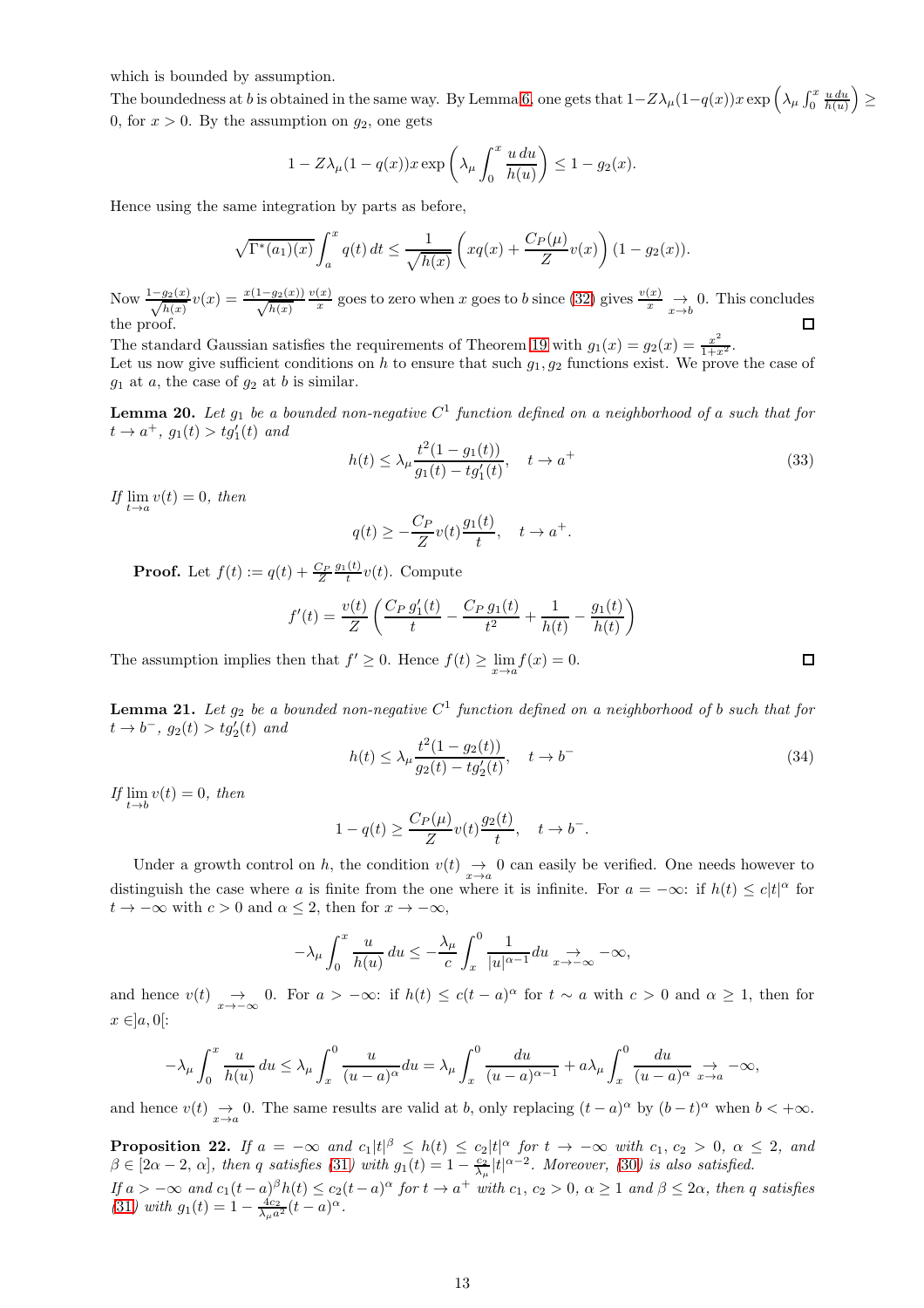**Proof.** Let us compute, if  $a = -\infty$  and  $t < 0$ :

$$
\lambda_\mu \frac{t^2(1-g_1(t))}{g_1(t)-tg_1'(t)}=\frac{c_2t^2|t|^{\alpha-2}}{1-\frac{c_2}{\lambda_\mu}(3-\alpha)|t|^{\alpha-2}}\geq c_2|t|^\alpha,
$$

for  $t \sim -\infty$ . If  $a > -\infty$  and  $t \in ]a, \frac{a}{2}[,$ 

$$
\lambda_{\mu} \frac{t^2(1-g_1(t))}{g_1(t)-tg'_1(t)} = \frac{4c_2}{a^2} \frac{t^2(t-a)^{\alpha}}{1+\frac{4c_2}{\lambda_{\mu}a^2}(t-a)^{\alpha-1}[\alpha t-(t-a)]} \ge c_2(t-a)^{\alpha},
$$

since  $\alpha t - (t - a) < 0$  and  $t^2 \ge \frac{a^2}{4}$  $rac{1}{4}$ .

Hence Lemma [20](#page-12-0) and the above remark give us that  $q$  satisfies [\(31\)](#page-11-2) in both case. In regards to [\(30\)](#page-11-3), in the first case, one has

$$
\left| \frac{x(1 - g_1(x))}{\sqrt{h(x)}} \right| = \frac{c_2}{\lambda_\mu \sqrt{h(x)}} |x|^{\alpha - 1} \le \frac{c_2}{\lambda_\mu \sqrt{c_1}} |x|^{\alpha - 1 - \frac{\beta}{2}}
$$

which is bounded at  $-\infty$  because  $\alpha - 1 - \frac{\beta}{2} \le \alpha - 1 - \frac{2\alpha - 2}{2} = 0$ . Similarly in the second case,

$$
\left| \frac{x(1 - g_1(x))}{\sqrt{h(x)}} \right| = \frac{4c_2 |x|}{\lambda_{\mu} a^2} \cdot \frac{|x - a|^{\alpha}}{\sqrt{h(x)}} \le \frac{4c_2}{\lambda_{\mu} |a|} \frac{1}{\sqrt{c_1}} |x - a|^{\alpha - \frac{\beta}{2}}
$$

which is bounded at  $a > -\infty$  because  $\beta < 2\alpha$ .

The same result is valid at b, using Lemma [21.](#page-12-1) We summarize it in the following Proposition:

<span id="page-13-1"></span>Proposition 23. Assume that one of these two conditions is verified at a:

- either  $a = -\infty$  and  $c_1 |t|^{2\alpha 2} \le h(t) \le c_2 |t|^\alpha$  for  $t \to -\infty$  with  $\alpha \le 2$  and  $c_1, c_2 > 0$ ,
- or  $a > -\infty$  and  $c_1(t-a)^2 \le h(t) \le c_2(t-a)$  for  $t \to a^+$  with  $c_1, c_2 > 0$ ,

and one of these two conditions is satisfied at b:

- either  $b = +\infty$  and  $c_1 t^{2\alpha 2} \leq h(t) \leq c_2 t^{\alpha}$  for  $t \to +\infty$  with  $\alpha \leq 2$  and  $c_1, c_2 > 0$ ,
- or  $b < +\infty$  and  $c_1(b-t)^2 \le h(t) \le c_2(b-t)$  for  $t \to b^-$  with  $c_1, c_2 > 0$ .

Then the constant  $C_h$  defined in Theorem [14](#page-9-4) is finite.

### <span id="page-13-0"></span>6.2 Application: stability of the  $\Gamma(s, \theta)$  distributions,  $s > 0$ ,  $\theta > 0$

Let us consider the  $\Gamma(s, \theta)$  distribution  $d\mu(x) := \frac{x^{s-1}e^{-\frac{x}{\theta}}}{\Gamma(s)\theta^s}\mathbf{1}_{\mathbb{R}_+}(x)dx$ , where  $\Gamma$  denotes the Euler's Gamma function. This probability measure is the reversible measure of the Laguerre process with following generator on  $[0, \infty)$ :

$$
Lf(x) = xf''(x) + (s - \frac{1}{\theta}x)f'(x).
$$

We have  $\Gamma(f) = x(f')^2$ ,  $C_P(\mu) = \theta$  and the first Laguerre polynomial  $f_0(x) = \frac{s-\frac{x}{\theta}}{\sqrt{s}}$  is a normalized eigenfunction attaining the spectral gap. Hence  $I = ] - \infty, \sqrt{s}]$ , so we get  $h(x) = e^{-\theta - 1} (s - \sqrt{s} x)$ . So Assuptions [1,](#page-1-0) [2](#page-1-1) and [3](#page-1-2) are satisfied. Moreover, one can see that we are also under the conditions of Proposition [23,](#page-13-1) with at the infimum,  $a = -\infty$  and  $c_1 \leq h(t) \leq c_2|t|$  for  $c_1 = \frac{s}{\theta}$ ,  $c_2 = 2\frac{\sqrt{s}}{\theta}$  $\frac{\sqrt{s}}{\theta}$  (and  $\alpha = 1$ ), and at the supremum,  $b = \sqrt{s} < +\infty$ ,  $c_1(b-t) \leq h(t) \leq c_2(b-t)$  for  $c_1 = c_2 = \frac{\sqrt{s}}{\theta}$  $\frac{1}{\theta}$ . In this case the three conditions [\(6\)](#page-1-3) are reduced to only two:

<span id="page-13-2"></span>
$$
\int x \, d\nu = s\theta \quad \text{and} \quad \int x^2 \, d\nu = s(s+1)\theta^2 \tag{35}
$$

meaning that we only ask  $\nu$  to have the same first and second moments as  $\mu$ . So we can apply Theorem [18](#page-10-1) for the gamma distributions  $\Gamma(s, \theta)$ , with  $s, \theta > 0$ : for all measures  $\nu$  on  $\mathbb{R}_+$  normalized as in [\(35\)](#page-13-2) and satisfying the following Poincaré inequality with sharp constant  $C_P(\nu)$ :

<span id="page-13-3"></span>
$$
\text{Var}_{\nu}(f) \le C_P(\nu) \int_0^{+\infty} x f'(x)^2 d\nu(x),\tag{36}
$$

it holds for a finite constant  $C_h$ :

$$
W_1(\mu^*, \nu^*) \le C_h \left( \sqrt{\delta} + \sqrt{C_P(\nu)} \, \delta \right),\tag{37}
$$

where  $W_1$  is the 1-Wasserstein distance (see Definition [2\)](#page-9-0),  $\delta := \frac{C_P(\nu) - \theta}{C_P(\nu)}$ ,  $\nu^* := f_0^{\#} \nu$ , and

$$
d\mu^*(x) = \left(\frac{\sqrt{s}}{e}\right)^s \frac{1}{\Gamma(s)} (\sqrt{s} - x)^{s-1} e^{\sqrt{s}x} \mathbf{1}_{]-\infty, \sqrt{s}]}(x) dx.
$$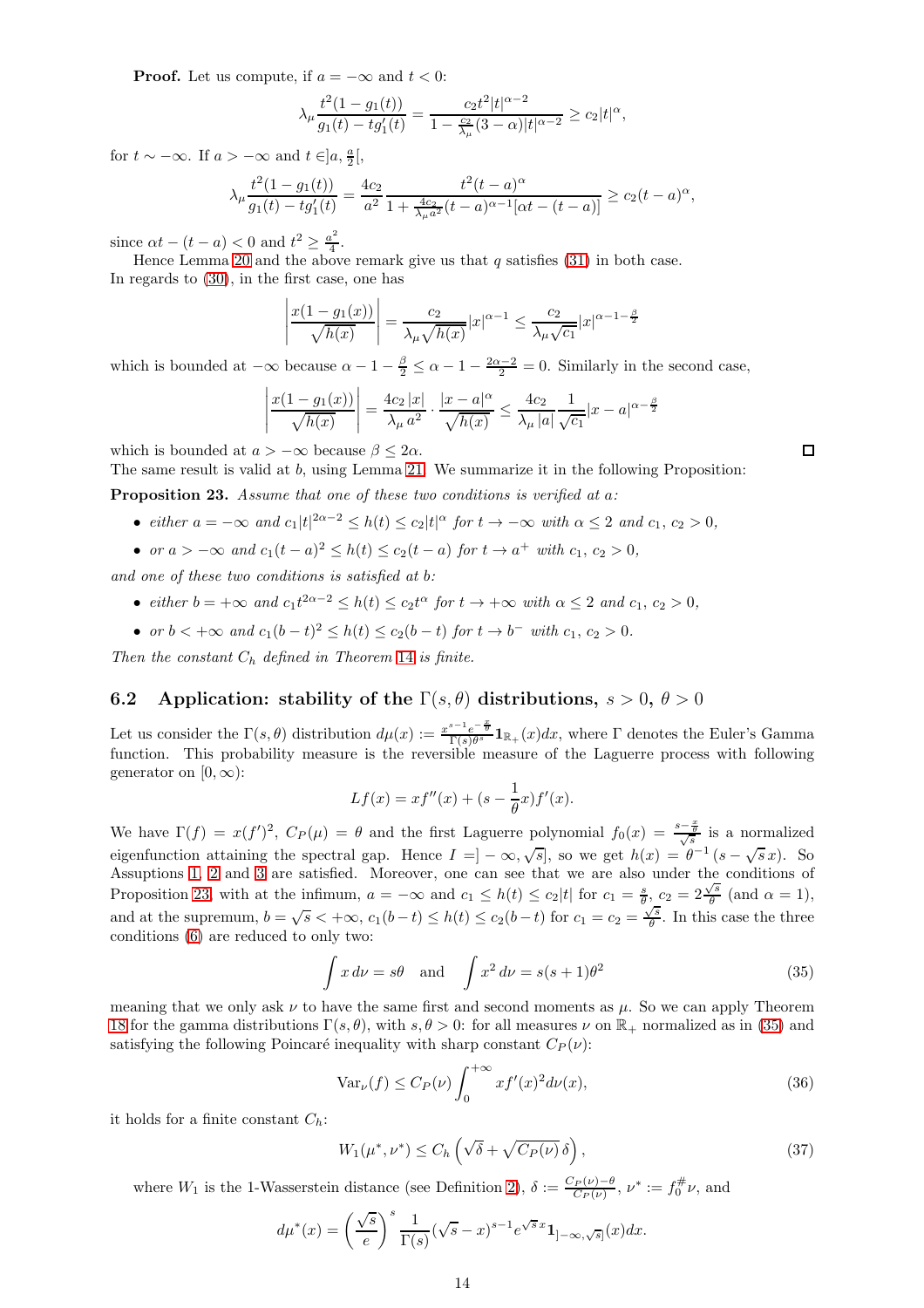### <span id="page-14-0"></span>6.3 Application : stability for Brascamp-Lieb inequalities

Let  $M = \mathbb{R}$  and  $d\mu = e^{-\phi}dx$  be a probability measure with  $\phi : \mathbb{R} \to \mathbb{R}$  strictly convex and  $C^2$ . Then  $\mu$ satisfies the following inequality introduced by Brascamp and Lieb in 1976 in [\[3\]](#page-17-16) :

$$
\text{Var}_{\mu}(f) \le \int \frac{f'^2}{\phi''} d\mu
$$

for all functions f in the weighted Sobolev space  $H_{\phi,\mu}^{1,2} = \{g \in L^2(\mu) | \frac{g'}{\sqrt{\phi''}} \in L^2(\mu)\}.$  Then

$$
Lf = \frac{1}{\phi''} f'' - \left(\frac{\phi'}{\phi''} + \frac{\phi^{(3)}}{\phi''^2}\right) f'
$$

is a Markov diffusion generator with reversible measure  $\mu$  satisfying a Poincaré inequality with sharp constant 1 and carré du champ operator  $\Gamma(f) = \frac{f'^2}{\phi''}$ . Moreover

$$
L(\phi')=-\phi',
$$

hence the spectral gap is attained with  $f_0 = \phi'$  which is centered. One easily sees that  $\phi'$  is a bijection, so  $I = \mathbb{R}$  and Assumption [2](#page-1-1) is satisfied with  $h = \phi'' \circ \phi'^{-1}$ . The push forward measure  $\mu^*$  is then the moment measure of  $\phi$  (see [\[6,](#page-17-17) [16\]](#page-17-18)) and has density

$$
d\mu^* = \frac{\exp(-\phi(\phi'^{-1}(t)))}{\phi''(\phi'^{-1}(t))} dt.
$$

In this setting, we can get two stability results with respect to two different distances. Firstly, Theorem [12](#page-8-1) says that if  $\phi'' \ge \kappa > 0$  (meaning that  $\phi$  is uniformly convex) then  $\mu^*$  satisfies a stability result in total variation distance. It is a direct generalization of the Gaussian case [\[18\]](#page-17-6).

**Corollary 24.** Let  $M = \mathbb{R}$  and  $d\mu = e^{-\phi} dx$  be a  $C^2$  uniformly log-concave probability measure, i.e.  $\forall x \in \mathbb{R}, \phi''(x) \geq \kappa > 0$ . Let  $\nu$  be a probability measure on  $\mathbb{R}$  verifying the following Poincaré inequality: for all functions f in the weighted Sobolev space  $H_{\phi,\nu}^{1,2} = \{g \in L^2(\nu) | \frac{g'}{\sqrt{\phi}}\}$  $\frac{g'}{\sqrt{\phi''}} \in L^2(\nu) \},\,$ 

$$
\text{Var}_{\nu}(f) \le C_P(\nu) \int \frac{f'^2}{\phi''} d\nu,
$$

and such that  $\int \phi' d\nu = 0$ ,  $\int \phi'^2 d\nu = 1$  and  $\int \phi'' d\nu \le \int \phi'' d\mu$ . So  $C_P(\nu) \ge 1$ , and moreover  $\delta := \frac{C_P(\nu) - 1}{C_P(\nu)}$ satisfies

$$
d_{TV}(\mu^*, \nu^*) \leq \frac{4}{\sqrt{\kappa}} \left( \sqrt{\delta} + \sqrt{C_P(\nu)} \,\delta \right),
$$

where  $\mu^* = \phi'_{\#} \mu$  and  $\nu^* = \phi'_{\#} \nu$ .

Secondly, Theorem [18](#page-10-1) yields a stability in 1-Wasserstein distance under a growth control of the second derivative of the potential  $\phi$  at infinity.

**Corollary 25.** Let  $M = \mathbb{R}$  and  $d\mu = e^{-\phi} dx$  be a  $C^2$  strictly log-concave probability measure. Let  $\nu$  be a probability measure on  $\mathbb R$  verifying the following Poincaré inequality: for all functions  $f$  in the weighted Sobolev space  $H_{\phi}^{1,2} = \{g \in L^2(\nu) | \frac{g'}{\sqrt{\phi}}\}$  $\frac{g'}{\sqrt{\phi''}} \in L^2(\nu) \},\,$ 

$$
\text{Var}_{\nu}(f) \le C_P(\nu) \int \frac{f'^2}{\phi''} d\nu,
$$

and such that  $\int \phi' d\nu = 0$ ,  $\int \phi'^2 d\nu = 1$  and  $\int \phi'' d\nu \le \int \phi'' d\mu$ . So  $C_P(\nu) \ge 1$ , and if for some  $\alpha \le 2$ ,

$$
c_1|t|^{2\alpha-2} \le \phi''(t) \le c_2|t|^\alpha, \quad t \to \pm \infty,
$$

then  $\delta := \frac{C_P(\nu) - 1}{C_P(\nu)}$  satisfies

$$
W_1(\mu^*, \nu^*) \leq C_h \left( \sqrt{\delta} + \sqrt{C_P(\nu)} \,\delta \right),
$$

where  $\mu^* = \phi'_{\#}\mu$  and  $\nu^* = \phi'_{\#}\nu$  and  $C_h$  is a finite constant defined by ([29](#page-10-5)).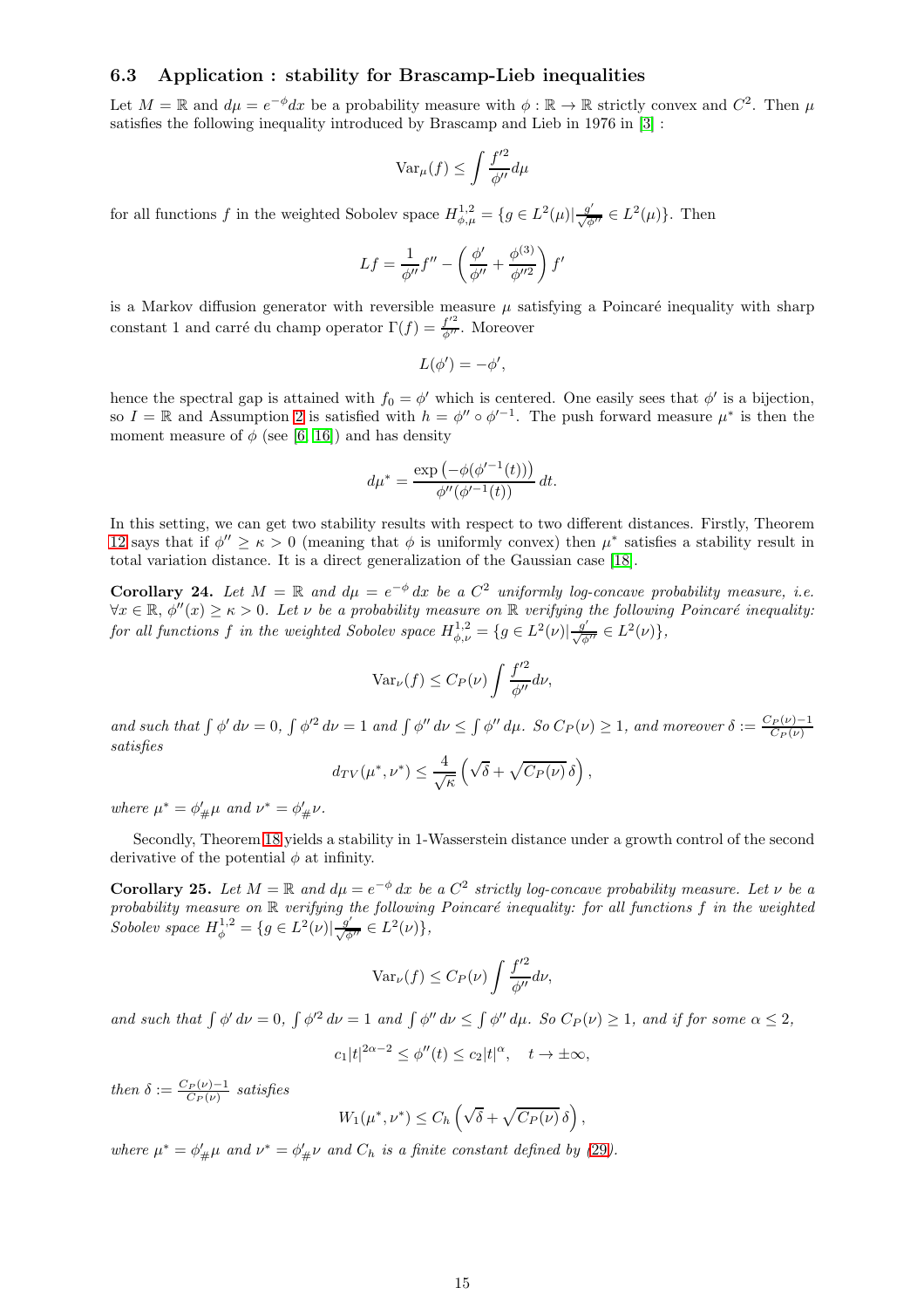# 6.4 Application : stability of the Poincaré constant on the sphere  $\mathbb{S}^d$

Let  $M = \mathbb{S}^d$ ,  $d \geq 1$  and  $\mu = \frac{\Gamma(\frac{d}{2})}{2\pi^{\frac{d}{2}}}$  $\frac{2\pi\frac{d}{dz}}{2\pi^2}$ vol<sub>Sd</sub> the riemannian volume measure on the sphere, normalized to be a probability measure, where  $\Gamma$  denotes Euler's Gamma function. Then  $\mu$  is the reversible probability measure of the spherical Laplacian generating the Brownian motion on the sphere, which can be written as the restriction to the sphere of

$$
Lf(x) = \sum_{i,j=1}^{d+1} (\delta_{ij} - x_i x_j) \partial_{ij}^2 f - d \sum_{i=1}^{d+1} x_i \partial_i f,
$$

if f is the restriction to the sphere of a smooth function on a neighborhood of the sphere in  $\mathbb{R}^{d+1}$  (see [\[2,](#page-17-4) Section 2.2.1] for more details), and where  $\delta_{ij}$  denotes the Kronecker delta.

We have  $\Gamma(f) = \sum_{i,j=1}^{d+1} (\delta_{ij} - x_i x_j) \partial_i f \partial_j f$ ,  $C_P(\mu) = \frac{1}{d}$  and all coordinate functions  $x \mapsto x_j$  restricted to the sphere are centered eigenfunctions attaining the spectral gap. Let us choose  $f_0(x) = \sqrt{d+1} x_1$ which has variance one. Hence  $I = [-\sqrt{d+1}, \sqrt{d+1}]$  and  $\Gamma(f_0) = (d+1)(1-x_1^2)$ , so we get  $h(t) =$  $(d+1) - t^2$ . So Assuptions [1,](#page-1-0) [2](#page-1-1) and [3](#page-1-2) are satisfied. Furthermore, at the infimum  $a = -\sqrt{d+1}$ , one sees  $\sqrt{\frac{d+1}{d+1}}(\sqrt{\frac{d+1}{d+1}}+t) \leq h(t) \leq 2\sqrt{\frac{d+1}{d+1}}(\sqrt{\frac{d+1}{d+1}}+t)$ , and at the supremum  $b = \sqrt{\frac{d+1}{d+1}}$ , one similarly sees  $\sqrt{d+1}(\sqrt{d+1}-t) \leq h(t) \leq 2\sqrt{d+1}(\sqrt{d+1}-t)$ . Hence the conditions of Theorem [18](#page-10-1) are satisfied. In this case the three conditions [\(6\)](#page-1-3) are reduced to only two:

<span id="page-15-1"></span>
$$
\int_{\mathbb{S}^d} x_1 \, d\nu = 0 \quad \text{and} \quad \int_{\mathbb{S}^d} x_1^2 \, d\nu = \frac{1}{d+1}.\tag{38}
$$

So Theorem [18](#page-10-1) applies to the canonical probability distribution on  $\mathbb{S}^d$ .

Corollary 26. Let  $M = \mathbb{S}^d$ ,  $d \geq 1$  and  $\mu = \frac{\Gamma(\frac{d}{2})}{2\pi^{\frac{d}{2}}}$  $\frac{\Gamma(\frac{a}{2})}{2\pi^{\frac{d}{2}}}$ vol<sub>Sd</sub>. Let v be a probability measure on S<sup>d</sup> normalized as in ([38](#page-15-1)) and satisfying the following Poincaré inequality with sharp constant  $C_P(\nu)$ : for all functions f which is the restriction to the sphere of a  $C^2$  function on  $\mathbb{R}^{d+1}$ ,

$$
\text{Var}_{\nu}(f) \le C_P(\nu) \int_{\mathbb{S}^d} \sum_{i,j=1}^{d+1} \left( \delta_{ij} - x_i x_j \right) \partial_i f \, \partial_j f \, d\nu(x). \tag{39}
$$

Then it holds for a finite constant  $C_h$ ,

$$
W_1(\mu^*, \nu^*) \le C_h \left( \sqrt{\delta} + \sqrt{C_P(\nu)} \, \delta \right),\tag{40}
$$

where  $W_1$  is the 1-Wasserstein distance (see Definition [2](#page-9-0)),  $\delta := \frac{C_P(\nu) - d}{C_P(\nu)}$ ,  $\nu^* := x_1^{\#} \nu$ , and

$$
d\mu^*(t) = \frac{1}{Z} \left( d + 1 - t^2 \right)^{\frac{d}{2}-1} \mathbf{1}_{\left[ -\sqrt{d+1}, \sqrt{d+1} \right]} dx,
$$

<span id="page-15-0"></span>with  $Z$  a normalization constant.

# 7 Comparison

A natural question is to compare the scope of application of Theorem [12](#page-8-1) and Theorem [18.](#page-10-1) Indeed, Theorem [12](#page-8-1) require  $h$  to be uniformly bounded by below, while Theorem [18](#page-10-1) only require a growth control on  $h$  at the boundary of  $I$ . In this section we get stability results involving the Kolmogorov distance under the assumptions of Theorems [12](#page-8-1) and [18.](#page-10-1) Afterwards, we will see that the order of the bound obtained from Theorem [12](#page-8-1) is stronger. Let us begin recalling:

<span id="page-15-2"></span>**Proposition 27.** [\[14,](#page-17-11) Prop 1.2] If  $\mu^*$  has bounded density  $\rho$  with respect to the Lebesgue measure on  $\mathbb{R}$ , then

$$
d_K(\nu^*, \mu^*) \le 2\sqrt{C W_1(\nu^*, \mu^*)}
$$

where  $\rho \leq C$ ,  $W_1$  is the 1-Wasserstein distance, and  $d_K(\nu^*, \mu^*) = \sup_{\lambda \in \mathbb{R}^n}$  $t\in\mathbb{\bar{R}}$  $\begin{array}{c} \begin{array}{c} \begin{array}{c} \end{array} \\ \begin{array}{c} \end{array} \end{array} \end{array}$  $\int_{-\infty}^{t} d\nu^* - \int_{-\infty}^{t} d\mu^* \Big|$  is the Kolmogorov distance.

Combining Proposition [27](#page-15-2) above with Theorem [18](#page-10-1) gives the following bound on the Kolmogorov distance.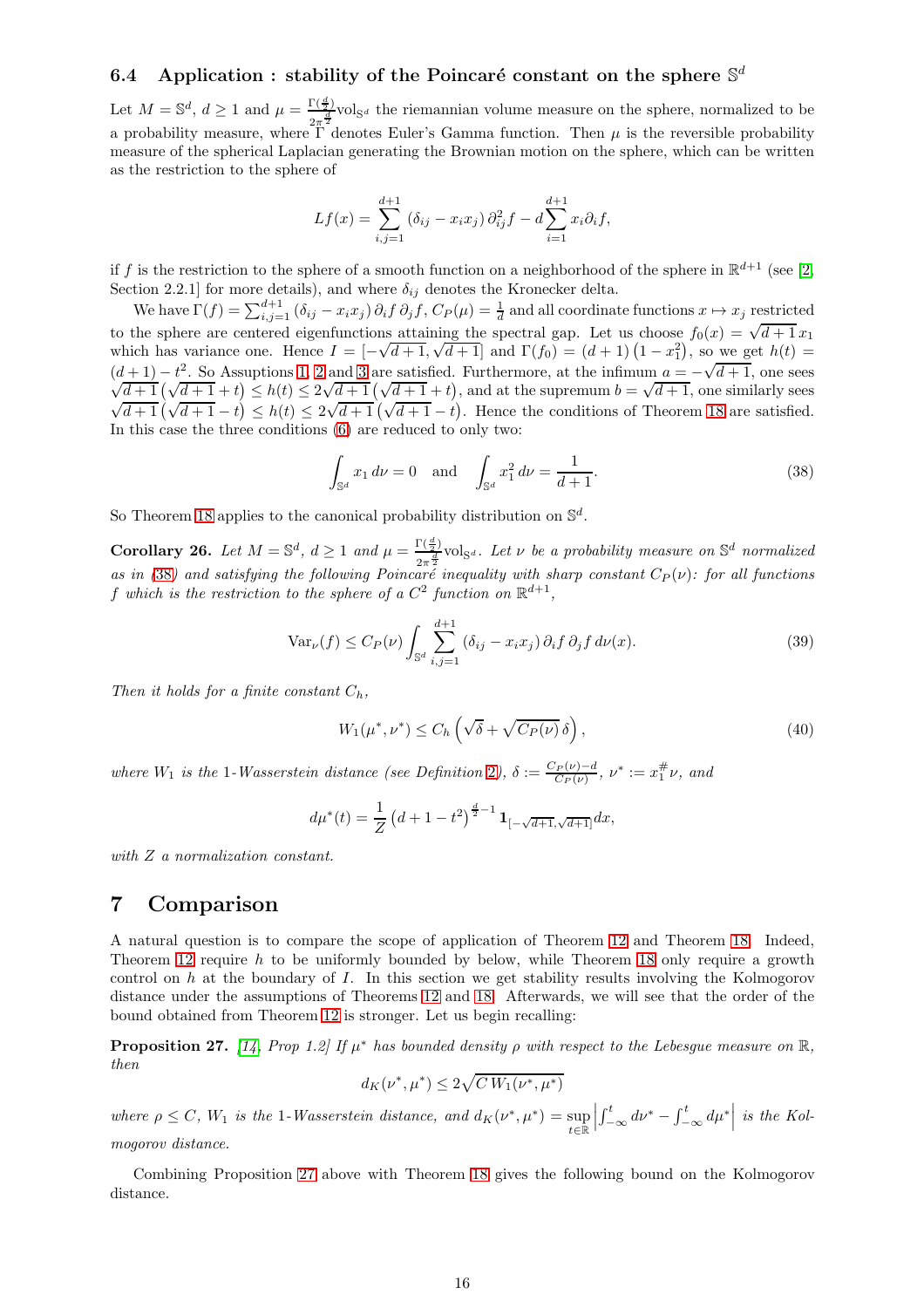<span id="page-16-0"></span>**Corollary 28.** Let  $(L, \mu)$  and h statisfy the requirements of Theorem [18](#page-10-1). If moreover  $\frac{v(x)}{h(x)}$  is bounded by a constant C, then it holds for  $\delta := \frac{C_P(\nu) - C_P(\mu)}{C_P(\nu) C_P(\mu)},$ 

$$
d_K(\mu^*, \nu^*) \le 2\sqrt{C\,C_h}\sqrt{\sqrt{\delta} + \sqrt{C_P(\nu)}\,\delta},
$$

for all measures  $\nu$  normalized as in ([6](#page-1-3)) and satisfying a Poincaré inequality with sharp constant  $C_P(\nu)$ .

On the other hand, it is well-known that the total variation distance controls the Kolmogorov one:  $d_K(\nu^*, \mu^*) \le d_{TV}(\nu^*, \mu^*)$ . Hence, Theorem [12](#page-8-1) implies the following.

<span id="page-16-1"></span>Corollary 29. Let  $(L, \mu)$  and  $h \ge \kappa > 0$  statisfy the requirements of Theorem [12](#page-8-1). Then it holds for  $\delta:=\frac{C_P(\nu)-C_P(\mu)}{C_P(\nu)\,C_p(\mu)},$ 

$$
d_K(\mu^*, \nu^*) \leq \frac{4}{\sqrt{\kappa}} \left( \sqrt{\delta} + \sqrt{C_P(\nu)} \,\delta \right),
$$

for all measures v normalized as in ([6](#page-1-3)) and satisfying a Poincaré inequality with sharp constant  $C_P(\nu)$ .

In case where  $(L, \mu)$  satisfies both assumptions of Corollary [28](#page-16-0) and Corollary [29,](#page-16-1) one can see that the bound of Corollary [29](#page-16-1) is better because it is of order  $\frac{1}{2}$  against  $\frac{1}{4}$  for the bound of Corollary [28.](#page-16-0) However, in the example of the gamma distributions, while Corollary  $29$  does not apply, although non-optimal, Corollary [28](#page-16-0) gives us the following stability result in Kolmogorov distance.

Corollary 30. For all  $\theta, s > 0$  and for all measures v on  $\mathbb{R}_+$  normalized as in ([35](#page-13-2)) and satisfying the Poincaré inequality ([36](#page-13-3)) with sharp constant  $C_P(\nu)$ , it holds:

$$
d_K(\mu^*, \nu^*) \le 2\sqrt{C C_h} \sqrt{\sqrt{\delta} + \sqrt{C_P(\nu)}} \delta,
$$
  
where  $\delta := \frac{C_P(\nu) - \theta}{C_P(\nu)}$ ,  $C = (\sqrt{s})^{s + \sqrt{s}} \frac{e^{1-s}}{\Gamma(s)}$ ,  $\nu^* := (\sqrt{s} - \frac{x}{\theta \sqrt{s}})^{\#} \nu$ , and  

$$
d\mu^*(x) = \left(\frac{\sqrt{s}}{e}\right)^s \frac{1}{\Gamma(s)} (\sqrt{s} - x)^{s-1} e^{\sqrt{s}x} \mathbf{1}_{]-\infty, \sqrt{s}}(x) dx.
$$

#### Acknowledgments

I would like to thank my PhD advisors Franck Barthe and Max Fathi for their availability and all their fruitful advice.